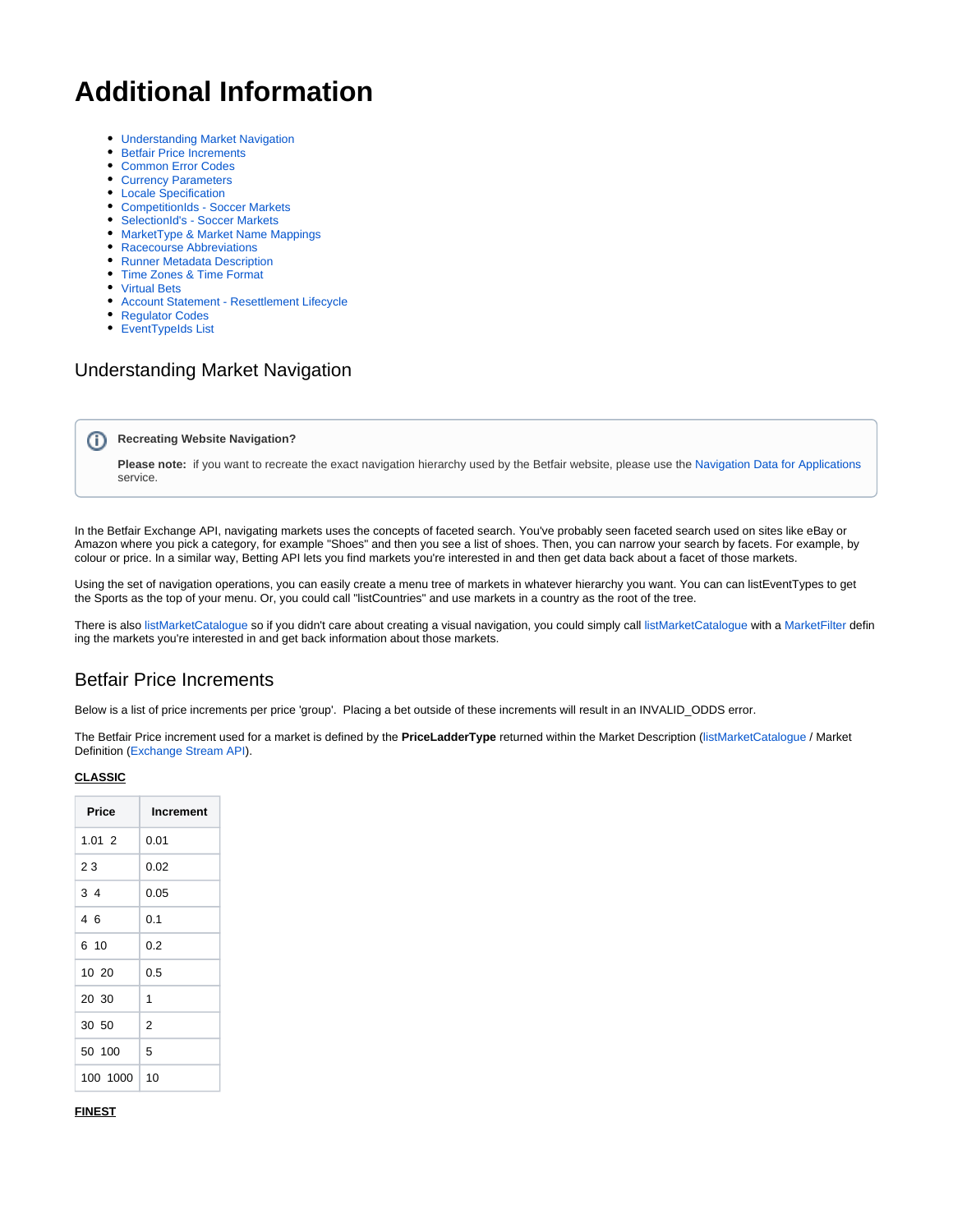| Price            | Increment |
|------------------|-----------|
| $1.01$ 1000 0.01 |           |

#### **LINE\_RANGE**

| Price |  | Increment (Interval)                         |
|-------|--|----------------------------------------------|
|       |  | 0.1 1000 Specified by Market Line Range Info |

# <span id="page-1-0"></span>Common Error Codes

| Mea<br>ning               | <b>FaultCode</b>                          | <b>Client</b><br>/Server | <b>Associated HTTP</b><br><b>Transport Response</b><br>Code | <b>Comments</b>                                                                                                                                                                      |
|---------------------------|-------------------------------------------|--------------------------|-------------------------------------------------------------|--------------------------------------------------------------------------------------------------------------------------------------------------------------------------------------|
| <b>DSC</b><br>$-0008$     | JSONDeserialisati<br>onParseFailure       | Client                   | 400                                                         |                                                                                                                                                                                      |
| <b>DSC</b><br>$-0009$     | ClassConversionF<br>ailure                | Client                   | 400                                                         | Invalid format for parameter, for example passing a string where a number was expected. Can also<br>happen when a value is passed that does not match any valid enum.                |
| <b>DSC</b><br>$-0015$     | SecurityException                         | Client                   | 403                                                         | Credentials supplied in request were invalid                                                                                                                                         |
| <b>DSC</b><br>$-0018$ ned | MandatoryNotDefi                          | Client                   | 400                                                         | A parameter marked as mandatory was not provided                                                                                                                                     |
| <b>DSC</b><br>$-0019$     | Timeout                                   | Server                   | 504                                                         | The request has timed out                                                                                                                                                            |
| <b>DSC</b><br>$-0021$     | <b>NoSuchOperation</b>                    | Client                   | 404                                                         | The operation specified does not exist                                                                                                                                               |
| <b>DSC</b><br>$-0023$     | NoSuchService                             | Client                   | 404                                                         |                                                                                                                                                                                      |
| <b>DSC</b><br>$-0024$     | <b>RescriptDeserialis</b><br>ationFailure | Client                   | 400                                                         | Exception during deserialization of RESCRIPT request                                                                                                                                 |
| <b>DSC</b><br>$-0034$     | UnknownCaller                             | Client                   | 400                                                         | A valid and active App Key hasn't been provided in the request. Please check that your App Key is<br>active. Please see Application Keys for further information regarding App Keys. |
| <b>DSC</b><br>$-0035$     | UnrecognisedCre<br>dentials               | Client                   | 400                                                         |                                                                                                                                                                                      |
| <b>DSC</b><br>$-0036$     | <b>InvalidCredentials</b>                 | Client                   | 400                                                         |                                                                                                                                                                                      |
| <b>DSC</b><br>$-0037$     | SubscriptionRequi<br>red                  | Client                   | 403                                                         | The user is not subscribed to the App Key provided                                                                                                                                   |
| <b>DSC</b><br>$-0038$ en  | OperationForbidd                          | Client                   | 403                                                         | The App Key sent with the request is not permitted to access the operation                                                                                                           |

# <span id="page-1-1"></span>Currency Parameters

| <b>Currency name</b>     | Symbol     | <b>Currency Code</b> | <b>Min Bet Size</b> | <b>Min Deposit Size</b> | <b>Minimum BSP Liability</b> | <b>Minimum Bet Payout</b> |
|--------------------------|------------|----------------------|---------------------|-------------------------|------------------------------|---------------------------|
| <b>UK Sterling</b>       | £          | <b>GBP</b>           |                     | 10                      | 10                           | 10                        |
| Euro                     | €          | <b>EUR</b>           |                     | 15                      | 10                           | 20                        |
| <b>US Dollar</b>         | US\$       | <b>USD</b>           |                     | 15                      | 20                           | 20                        |
| Hong Kong Dollars        | HK\$       | <b>HKD</b>           | 10                  | 150                     | 125                          | 125                       |
| <b>Australian Dollar</b> | <b>AUD</b> | <b>AUD</b>           | 5                   | 30                      | 30                           | 30                        |
| Canadian Dollar          | CAD        | CAD                  | 2                   | 25                      | 30                           | 30                        |
| Danish Kroner            | <b>DKK</b> | <b>DKK</b>           | 15                  | 150                     | 150                          | 150                       |
| Norwegian Kronor         | <b>NOK</b> | <b>NOK</b>           | 10                  | 150                     | 150                          | 150                       |

Guide to available currencies and minimum bet sizes.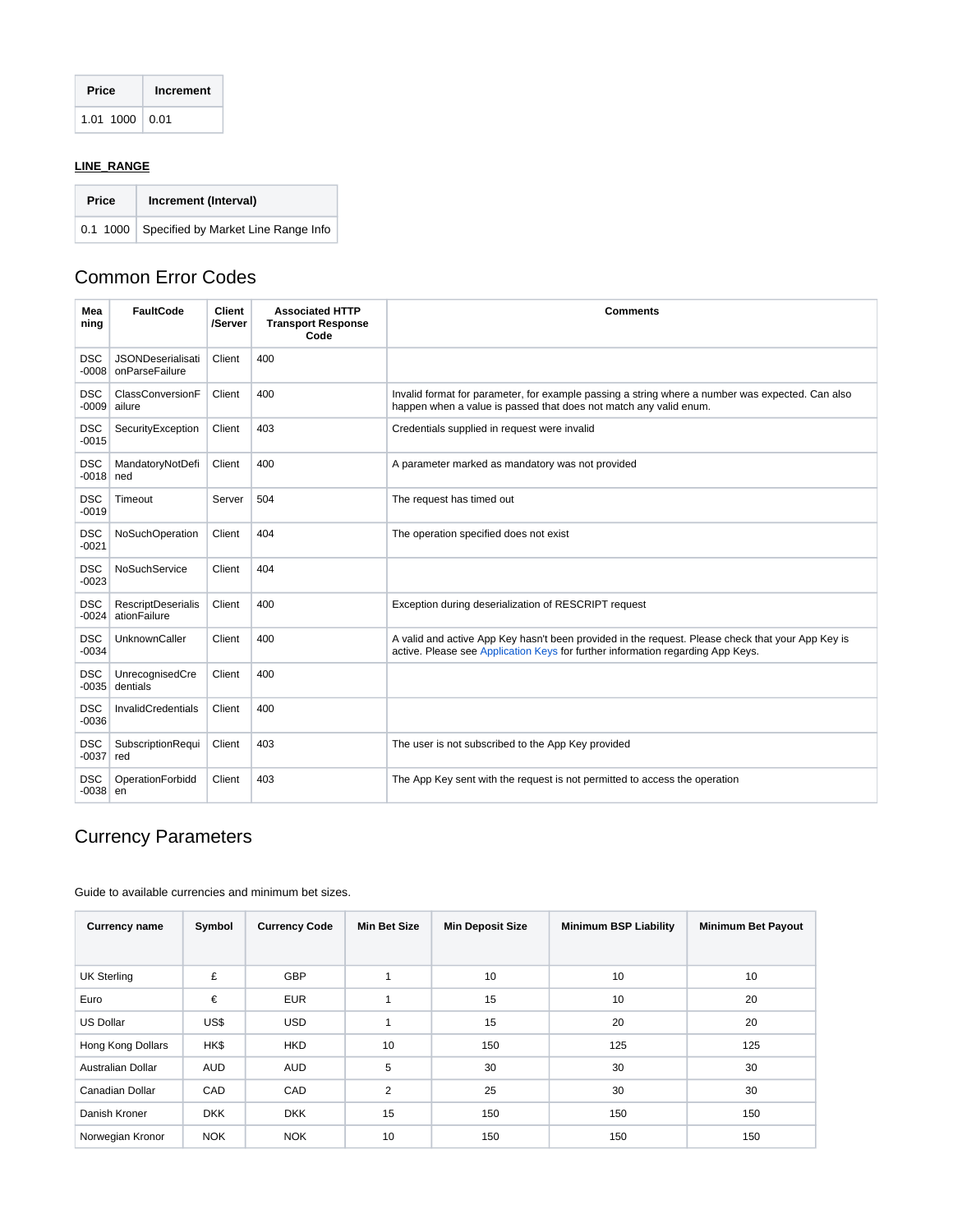| Swedish Krona         | <b>SEK</b> | <b>SEK</b> | 15             | 150                    | 150  | 150  |
|-----------------------|------------|------------|----------------|------------------------|------|------|
| Singapore Dollar      | SGD        | SGD        | $\overline{2}$ | 30                     | 30   | 30   |
| Romanian Leu          | <b>RON</b> | <b>RON</b> | 5              | 25 (Paysafe) 40 (Card) | 50   | 50   |
| <b>Brazilian Real</b> | R\$        | <b>BRL</b> | 5              | 40                     | 50   | 50   |
| <b>Mexican Peso</b>   | <b>MXN</b> | <b>MXN</b> | 30             | 50                     | 300  | 300  |
| Nuevo Sol             | <b>PEN</b> | <b>PEN</b> | 5              | 50                     | 50   | 50   |
| <b>Hungary Forint</b> | <b>HUF</b> | <b>HUF</b> | 400            | 25                     | 4000 | 4000 |
| Iceland Kron          | <b>ISK</b> | <b>ISK</b> | 350            | 25                     | 1750 | 1750 |
| New Zealand Dollars   | <b>NZD</b> | <b>NZD</b> | 2              | 25                     | 10   | 10   |
| Argentine Peso        | ARS        | ARS        | 100            | 50                     | 500  | 500  |
| Lari                  | <b>GEL</b> | GEL        | 10             | 50                     | 50   | 50   |

# <span id="page-2-0"></span>Locale Specification

The locale specification determines the language returned for names of sports and markets. It is an optional parameter you can specify when you want to retrieve names in a language that differs from the language specified for the account. For example, if the account language is specified as English, you can use the locale parameter to retrieve non-English sport or market names.

The following languages are available, but please be aware not all markets in all languages are fully translated:

| Language                    | <b>Locale Code</b> |
|-----------------------------|--------------------|
| English                     | en                 |
| Danish                      | da                 |
| Swedish                     | SV                 |
| German                      | de                 |
| Italian                     | it                 |
| Spanish                     | es                 |
| Russia                      | ru                 |
| Latam Spanish               | ES_419             |
| Romanian                    | ro                 |
| <b>Brazilian Portuguese</b> | pt_br              |
| Portuguese                  | рt                 |
| Finish                      | fi                 |
| Hungarian                   | hu                 |
| Norweigan                   | nn                 |

### <span id="page-2-1"></span>CompetitionIds - Soccer Markets

The below spreadsheet contains a list of competitionId's for Soccer markets.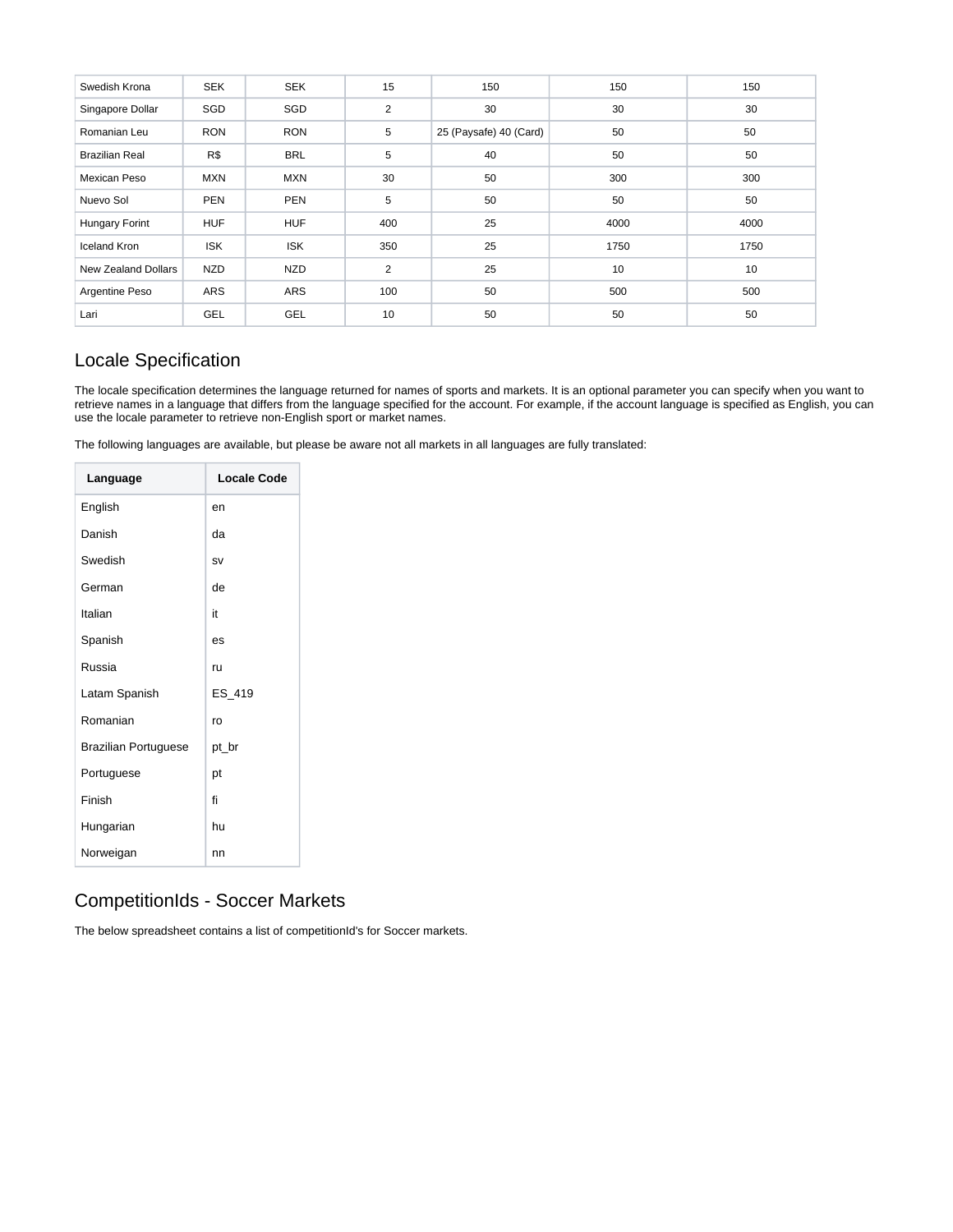

### <span id="page-3-0"></span>SelectionId's - Soccer Markets

The below spreadsheet includes all selection names and their selectionId's used on the Betfair Exchange since 2019.

| Football Selectio since 2019).xlsx |
|------------------------------------|
|                                    |

# <span id="page-3-1"></span>MarketType & Market Name Mappings

The below spreadsheet show the mapping relationship between market name and marketType across all sports.

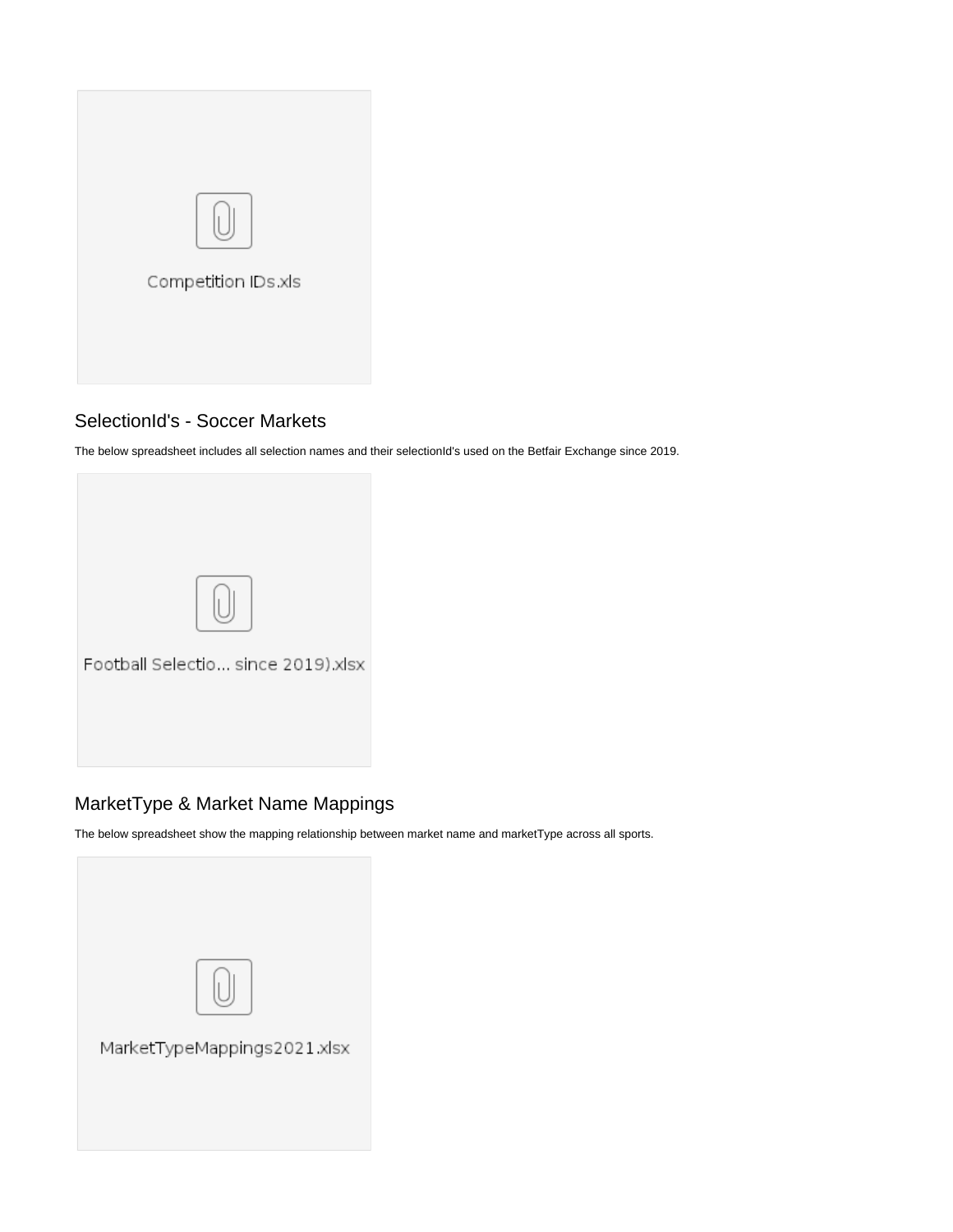# <span id="page-4-0"></span>Racecourse Abbreviations

Racecourse abbreviations lists for Horse Racing and Greyhounds are available via the spreadsheet below:



# <span id="page-4-1"></span>Runner Metadata Description

The RUNNER\_METADATA returned by **[listMarketCatalogue](https://docs.developer.betfair.com/display/1smk3cen4v3lu3yomq5qye0ni/listMarketCatalogue)** for **Horse Racing** (when available) is described in the table below.

| Parameter                 | <b>Description</b>                                                                                                                                                                                                                                                                                                                                                                          | <b>Example</b> |
|---------------------------|---------------------------------------------------------------------------------------------------------------------------------------------------------------------------------------------------------------------------------------------------------------------------------------------------------------------------------------------------------------------------------------------|----------------|
| WEIGHT U<br><b>NITS</b>   | The unit of weight used.                                                                                                                                                                                                                                                                                                                                                                    | pounds         |
| ADJUSTED<br><b>RATING</b> | Adjusted ratings are race-specific ratings which reflect weights allocated in the race and, in some circumstances, the<br>age of the horse. Collectively they represent the chance each runner has on form. https://www.timeform.com/Racing<br>Articles/How the ratings for a race are calculated Please note: this data is only returned for those with a Premium<br>Timeform subscription | 79             |
| DAM YEAR<br><b>BORN</b>   | The year the horse's mother's birth                                                                                                                                                                                                                                                                                                                                                         | 1997           |
| DAYS SINC<br>E LAST RUN   | The number of days since the horse last ran                                                                                                                                                                                                                                                                                                                                                 | 66             |
| <b>WEARING</b>            | Any extra equipment the horse is wearing                                                                                                                                                                                                                                                                                                                                                    | tongue strap   |
| DAMSIRE Y<br>EAR BORN     | The year in which the horse's grandfather was born on its mothers side                                                                                                                                                                                                                                                                                                                      | 1988           |
| SIRE BRED                 | The country were the horse's father was bred                                                                                                                                                                                                                                                                                                                                                | <b>IRE</b>     |
| TRAINER N<br>AME          | The name of the horse's trainer                                                                                                                                                                                                                                                                                                                                                             | Fergal O'Brien |
|                           | STALL_DRAW The stall number the horse is starting from                                                                                                                                                                                                                                                                                                                                      | 10             |
| <b>SEX TYPE</b>           | The sex of the horse                                                                                                                                                                                                                                                                                                                                                                        | $\mathsf{f}$   |
| OWNER NA<br>ME            | The owner of the horse                                                                                                                                                                                                                                                                                                                                                                      | Mr M. C. Fahy  |
| SIRE NAME                 | The name of the horse's father                                                                                                                                                                                                                                                                                                                                                              | Revoque        |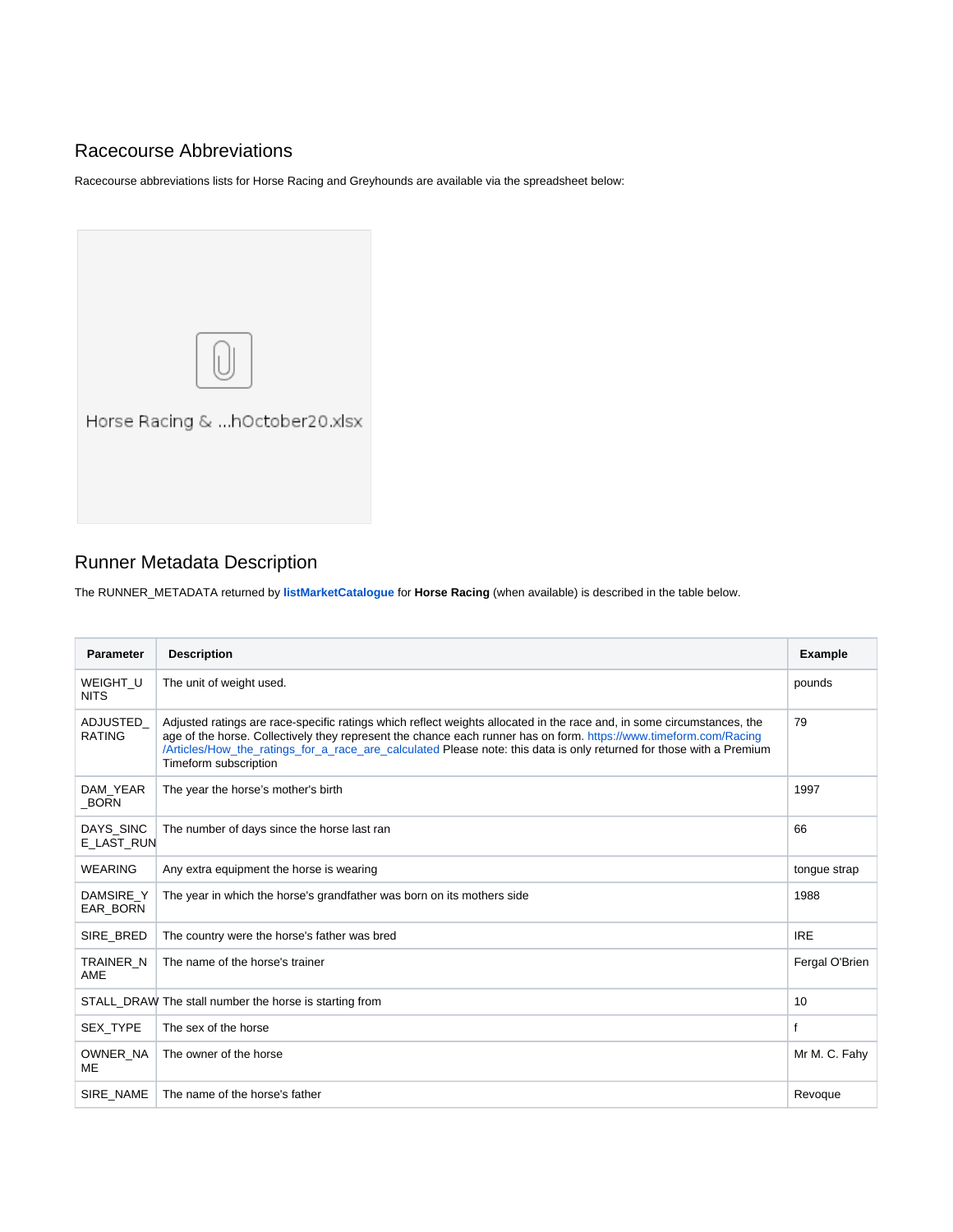| <b>FORECAST</b><br>PRICE NU<br><b>MERATOR</b>   | The forecast price numerator                                                                                                                                                                                                                                            | 13                                                            |
|-------------------------------------------------|-------------------------------------------------------------------------------------------------------------------------------------------------------------------------------------------------------------------------------------------------------------------------|---------------------------------------------------------------|
| <b>FORECAST</b><br>PRICE_DEN<br><b>OMINATOR</b> | The forecast price denominator                                                                                                                                                                                                                                          | 8                                                             |
| JOCKEY_CL<br>AIM                                | The reduction in the weight that the horse carries for a particular jockey were applicable.                                                                                                                                                                             | 5                                                             |
| <b>WEIGHT V</b><br><b>ALUE</b>                  | The weight of the horse                                                                                                                                                                                                                                                 | 163                                                           |
| DAM_NAME                                        | The name of the horse's mother                                                                                                                                                                                                                                          | <b>Rare Gesture</b>                                           |
| AGE                                             | The age of the horse                                                                                                                                                                                                                                                    | 7                                                             |
| COLOUR_T<br><b>YPE</b>                          | The colour of the horse                                                                                                                                                                                                                                                 | b                                                             |
| DAMSIRE_B<br><b>RED</b>                         | The country were the horse's grandfather was born                                                                                                                                                                                                                       | <b>IRE</b>                                                    |
| DAMSIRE_N<br>AME                                | The name of the horse's grandfather                                                                                                                                                                                                                                     | Shalford                                                      |
| SIRE_YEAR<br>_BORN                              | The year the horse's father was born                                                                                                                                                                                                                                    | 1994                                                          |
| OFFICIAL_R<br><b>ATING</b>                      | The horses official rating                                                                                                                                                                                                                                              | 97                                                            |
| <b>FORM</b>                                     | The horses recent form                                                                                                                                                                                                                                                  | 212246                                                        |
| <b>BRED</b>                                     | The country in which the horse was born                                                                                                                                                                                                                                 | <b>IRE</b>                                                    |
| runnerId                                        | The runnerld for the horse                                                                                                                                                                                                                                              | 62434983                                                      |
| JOCKEY_N<br>AME                                 | The name of the jockey. Please note: This field will contain 'Reserve' in the event that the horse has been entered into<br>the market as a reserve runner. Any reserve runners will be withdrawn from the market once it has been confirmed that<br>they will not run. | Paddy<br><b>Brennan</b>                                       |
| DAM_BRED                                        | The country where the horse's mother was born                                                                                                                                                                                                                           | <b>IRE</b>                                                    |
| COLOURS<br><b>DESCRIPTI</b><br>ON               | The textual description of the jockey silk                                                                                                                                                                                                                              | Royal blue<br>and black<br>check, white<br>sleeves and<br>cap |
| COLOURS_<br><b>FILENAME</b>                     | A relative URL to an image file corresponding to the jockey silk. You must add the value of this field to the base URL:<br>https://content-cache.cdnbf.net/feeds_images/Horses/SilkColours/                                                                             | c20170823trot<br>s_BATHURST<br>/1109899.png                   |
|                                                 | Please note - silk cloth images aren't provided for US Racing. The saddlecloth images used for US racing can be view<br>via https://sn4.cdnbf.net/exchange/plus/images/app/common/assets/images/saddlecloths-sprite_2608_.gif                                           |                                                               |
| CLOTH_NU<br>MBER                                | The number on the saddle-cloth                                                                                                                                                                                                                                          | 5                                                             |
| CLOTH_NU<br>MBER<br><b>ALPHA</b>                | The number on the saddle-cloth. For US Racing were the runner is paired, this field will display the cloth number of the<br>paired runner e.g. "1A"                                                                                                                     | 1A                                                            |

**Terms of use:** Please refer to<http://form.timeform.betfair.com/termsofuse>regarding the above data.

### <span id="page-5-0"></span>Time Zones & Time Format

All times are returned in GMT and are in ISO 8601 ([http://en.wikipedia.org/wiki/ISO\\_8601](http://en.wikipedia.org/wiki/ISO_8601)) format. They can be converted to your local timezone using the timezone field returned by the [getAccountDetails](http://docs.developer.betfair.com/docs/display/1smk3cen4v3lu3yomq5qye0ni/getAccountDetails) operation or into the local market timezone using the timezone returned for the event by [listMarketCatalog](http://docs.developer.betfair.com/docs/display/1smk3cen4v3lu3yomq5qye0ni/listMarketCatalogue) [ue](http://docs.developer.betfair.com/docs/display/1smk3cen4v3lu3yomq5qye0ni/listMarketCatalogue)

To synchronize with the Betfair server time we recommend that you use the pool of NTP servers listed via<http://www.pool.ntp.org/zone/europe>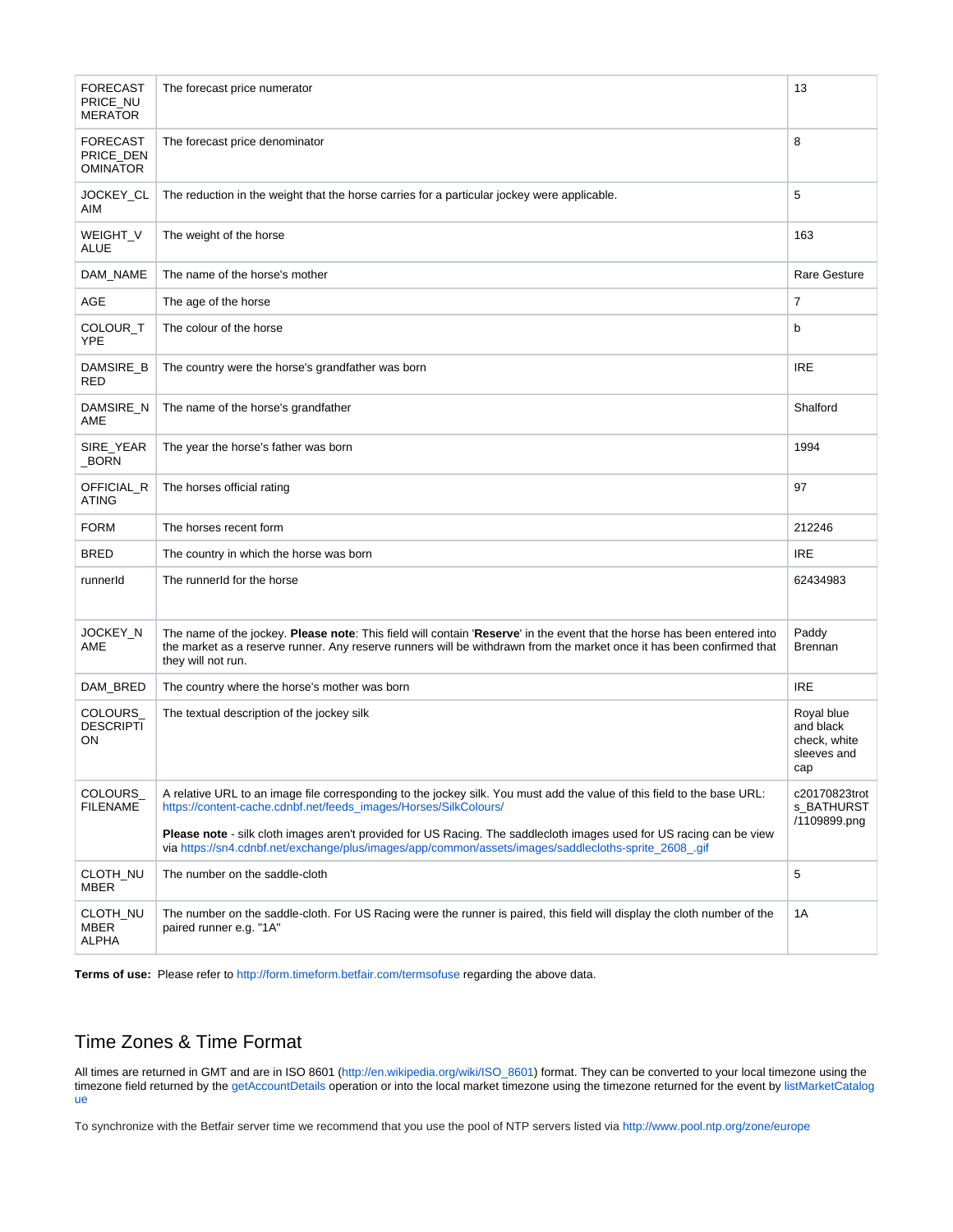| The following table lists the time zones returned be the API along with their meaning. |
|----------------------------------------------------------------------------------------|
|----------------------------------------------------------------------------------------|

| Location                     | <b>Abbreviation</b> | <b>Notes</b>                                   |
|------------------------------|---------------------|------------------------------------------------|
| Africa/Johannesburg          | <b>RSA</b>          |                                                |
| America/Costa_Rica           | <b>SJMT</b>         |                                                |
| America/Indiana/Indianapolis | <b>IEST</b>         | North America Indiana East                     |
| America/Santiago             | <b>SMT</b>          |                                                |
| Asia/Bangkok                 | <b>THAI</b>         |                                                |
| Asia/Calcutta                | <b>INT</b>          |                                                |
| Asia/Dubai                   | <b>UAE</b>          |                                                |
| Australia/Adelaide           | <b>ACST</b>         |                                                |
| Australia/Darwin             | <b>ANST</b>         |                                                |
| Australia/Perth              | <b>AWST</b>         |                                                |
| Australia/Queensland         | AQST                |                                                |
| Australia/Sydney             | <b>AEST</b>         |                                                |
| <b>Brazil/East</b>           | <b>BRT</b>          |                                                |
| <b>Brazil/West</b>           | <b>AMT</b>          |                                                |
| <b>CET</b>                   | <b>CET</b>          | Central European Time                          |
| EET                          | EET                 | Eastern European Time                          |
| Etc/GMT-5                    | <b>PKT</b>          |                                                |
| Europe/London                | <b>UKT</b>          |                                                |
| Europe/Moscow                | <b>MSK</b>          |                                                |
| GMT/UTC                      | GMT/UTC             | Greenwich Mean Time/Coordinated Universal Time |
| Hongkong                     | <b>HK</b>           |                                                |
| Jamaica                      | <b>KMT</b>          |                                                |
| Japan                        | <b>JPT</b>          |                                                |
| NZ                           | <b>NZT</b>          | New Zealand                                    |
| US/Alaska                    | <b>AKST</b>         |                                                |
| US/Arizona                   | <b>AST</b>          |                                                |
| US/Central                   | <b>CST</b>          |                                                |
| US/Eastern                   | <b>EST</b>          |                                                |
| US/Hawaii                    | HST                 |                                                |
| US/Mountain                  | <b>MST</b>          |                                                |
| US/Pacific                   | <b>PST</b>          |                                                |

#### <span id="page-6-0"></span>Virtual Bets

The Betfair Exchange tries to match bets against the bets placed by other users as well as equivalent bets where possible.

For example, if a customer backs Player A in a tennis match at odds of 2.0, the exchange matches any lay bet at odds of 2.0 or better on Player A. In addition, the Exchange also calculates all possible matches that are equivalent to a lay bet on Player A. So, if a customer backs Player B at odds of 2.0 or better, the Exchange matches it with the back bet on Player A. The Betfair Exchange uses a 'cross matching' algorithm to display the best possible prices (bets) available by taking into account the back and lay offers (unmatched bets) across all selections.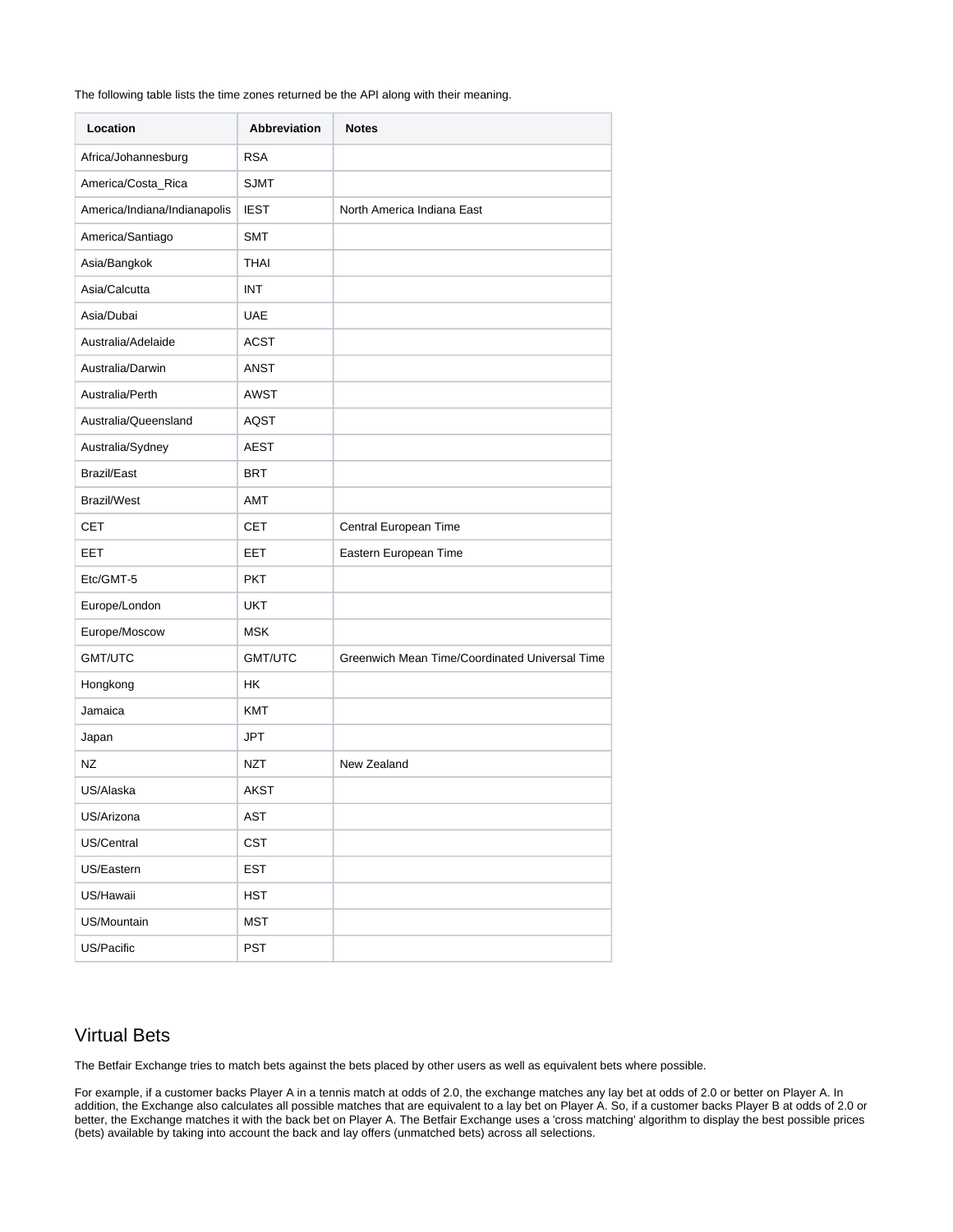ത You can return virtual bets in the response when using the Exchange API by including the virtualise":"true" in the [listMarketBook](http://docs.developer.betfair.com/docs/display/1smk3cen4v3lu3yomq5qye0ni/listMarketBook) requ ✅ est e.g. [{"jsonrpc": "2.0", "method": "SportsAPING/v1.0/listMarketBook", "params": {"marketIds":["1.114101556"],"priceProjection": {"priceData":["EX\_BEST\_OFFERS"],"virtualise":"true"}}, "id": 1}] You should subscribe to the EX\_BEST\_OFFERS\_DISP [MarketDataFlter](http://docs.developer.betfair.com/docs/download/attachments/4392125/Virtual%20Bets7.png?version=1&modificationDate=1400606142000&api=v2) if using the **[Exchange Stream API](http://docs.developer.betfair.com/docs/display/1smk3cen4v3lu3yomq5qye0ni/Exchange+Stream+API)**One of the easiest ways to understand how we generate virtual bets for cross matching is to work through a couple of examples.

**Consider the following market and what would happen if we placed a very large back bet at 1.01 on The Draw:**

| Selections (3) | 126.7% |      | Back | Lay  |     | 93.3% |
|----------------|--------|------|------|------|-----|-------|
| Newcastle      | 1.01   | 1.5  | 1.5  | 2    | 2.5 | 1000  |
|                | £999   | £200 | £300 | £120 | £75 | £2    |
| Chelsea        | 1.01   | 2.4  | 2.5  | з    | 20  | 1000  |
|                | £999   | £250 | £150 | £150 | £10 | £2    |
| The Draw       | 1.01   | з    |      | 10   | 50  | 1000  |
|                | £999   | £250 | £150 | £100 | £50 | £2    |

Without cross matching, this bet would be matched in three portions;

1) £150 at 5.0,

2) £250 at 3.0,

and £999 at 1.01 with anything remaining being left unmatched.

With cross matching we can do better.

**We have a back bet on Newcastle for £120 at 2.0 and a back bet on Chelsea for £150 at 3.0 (shown in pink on the available to lay side of the market).**

| Selections (3) | 126.7% |      | Back | Lay  |      | 83.3% |
|----------------|--------|------|------|------|------|-------|
| Newcastle      | 1.01   | 1.5  | 1.5  | 2.5  | 1000 |       |
|                | £999   | £200 | £300 | £75  | £2   |       |
| Chelsea        | 1.01   | 2.4  | 2.5  | 3    | 20   | 1000  |
|                | £999   | £250 | £150 | £70  | £10  | £2    |
| The Draw       | 1.01   |      |      | 10   | 50   | 1000  |
|                | £999   | £250 | £150 | £100 | £50  | £2    |

These two bets can be matched against a back bet on The Draw at a price of 6.0, since 2.0, 3.0, and 6.0 form a 100% book. To ensure that the book is balanced, we choose the stakes to be inversely proportional to the prices.

This means that we take the full £120 at 2.0 on Newcastle, only £80 at 3.0 on Chelsea, and £40 at 6.0 on The Draw, which is the first virtual bet

We now have a back bet on Newcastle for £75 at 2.5 and a back bet on Chelsea for £70 at 3.0 (again shown in pink on the available to lay side of the market).

These two bets can be matched against a back bet on The Draw at a price of 3.75, since 2.5, 3.0, and 3.75 also form a 100% book.

Balancing the stakes means that we need to take the full £75 at 2.5 on Newcastle, only £62.50 at 3.0 on Chelsea, and £50 at 3.75 on The Draw, which is the second virtual bet. Since 3.75 is less than 5.0, the £150 at 5.0 would be matched first followed by £50 at 3.75. If we continued this process we would get further matching at 1.50 and 1.05, but for the purposes of displaying the market view we have the best 3 prices for the available to back bets on The Draw, and so we can stop calculating the virtual bets. The virtual bets are just the bets that would have been matched had we received a sufficiently large back bet at 1.01; in this example, £40 at 6.0 and £50 at 3.75. **We take these virtual bets and merge them with the existing bets on the market to generate the following market view (with the virtual bets shown in green)**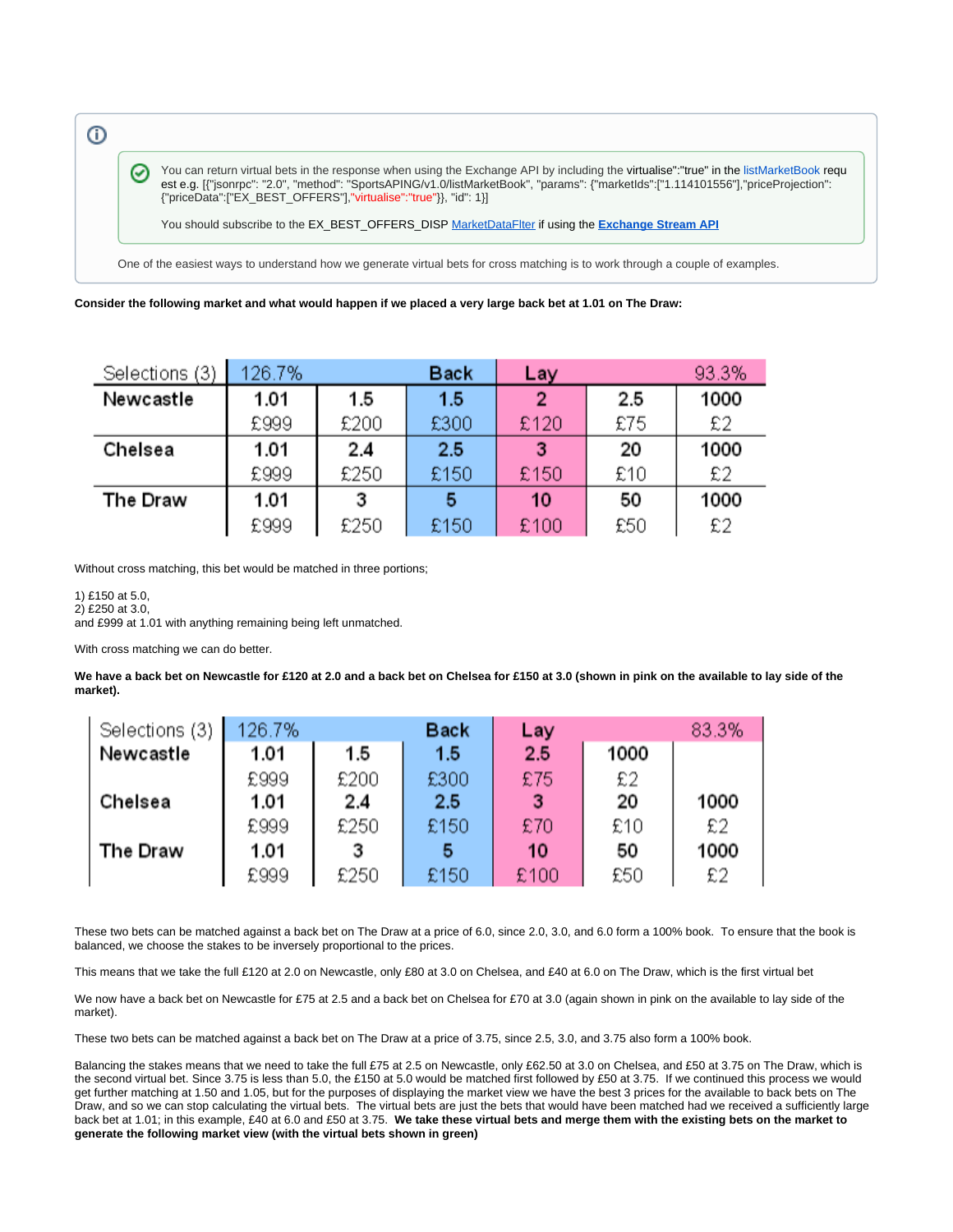| Selections (3) | 126.7% |      | <b>Back</b> | Lay  |     | 93.3% |
|----------------|--------|------|-------------|------|-----|-------|
| Newcastle      | 1.01   | 1.5  | 1.5         | 2    | 2.5 | 1000  |
|                | £999   | £200 | £300        | £120 | £75 | £2    |
| Chelsea        | 1.01   | 2.4  | 2.5         | 3    | 20  | 1000  |
|                | £999   | £250 | £150        | £150 | £10 | £2    |
| The Draw       | 3.75   | 5    | 6           | 10   | 50  | 1000  |
|                | £50    | £150 | £40         | £100 | £50 | £2    |

The process is repeated to obtain the virtual lay bets (available to back bets) for Newcastle and Chelsea.

**Here we have a slightly different market (as before, chosen to make the numbers nice) and consider what would happen if we placed a very large lay bet at 1000 on The Draw.**

| Selections (3) | 103.3% |      | <b>Back</b> | Lay  |     | 55.0% |
|----------------|--------|------|-------------|------|-----|-------|
| Newcastle      | 1.01   | 1.5  | 2           |      | 15  | 1000  |
|                | £999   | £200 | £300        | £120 | £75 | £2    |
| Chelsea        | 1.01   | 2.4  | з           | 5    | 20  | 1000  |
|                | £999   | £250 | £150        | £150 | £10 | £2    |
| The Draw       | 1.01   | з    |             | 10   | 50  | 1000  |
|                | £999   | £250 | £150        | £100 | £50 | £2    |

Without cross matching, this bet would be matched in three portions; 1) £100 at 10.0, 2) £50 at 50.0, and £2 at 1000 with anything remaining being left unmatched. With cross matching we can do better. We have a lay bet on Newcastle for £300 at 2.0 and a lay bet on Chelsea for £150 at 3.0 (shown in blue on the available to back side of the market). These two bets can be matched against a lay bet on The Draw at a price of 6.0, since 2.0, 3.0, and 6.0 form a 100% book. To ensure that the book is balanced, we choose the stakes to be inversely proportional to the prices. This means that we take only £225 at 2.0 on Newcastle, the full £150 at 3.0 on Chelsea, and £75 at 6.0 on The Draw, which is the first virtual bet.

**Assuming these bets got matched, the market would look like this:**

| Selections (3) | 111.7% |      | Back | Lay  |     | 55.0% |
|----------------|--------|------|------|------|-----|-------|
| Newcastle      | 1.01   | 1.5  |      |      | 15  | 1000  |
|                | £999   | £200 | £75  | £120 | £75 | £2    |
| Chelsea        |        | 1.01 | 2.4  | 5    | 20  | 1000  |
|                |        | £999 | £250 | £150 | £10 | £2    |
| The Draw       | 1.01   | з    | 5    | 10   | 50  | 1000  |
|                | £999   | £250 | £150 | £100 | £50 | £2    |

We now have a lay bet on Newcastle for £75 at 2.0 and a lay bet on Chelsea for £250 at 2.4 (again shown in blue on the available to back side of the market). These two bets can be matched against a lay bet on The Draw at a price of 12.0, since 2.0, 2.4, and 12.0 also form a 100% book. Balancing the stakes means that we need to take the full £75 at 2.0 on Newcastle, only £62.50 at 2.4 on Chelsea, and £12.50 at 12.0 on The Draw, which is the second virtual bet.

#### **This leaves the following market:**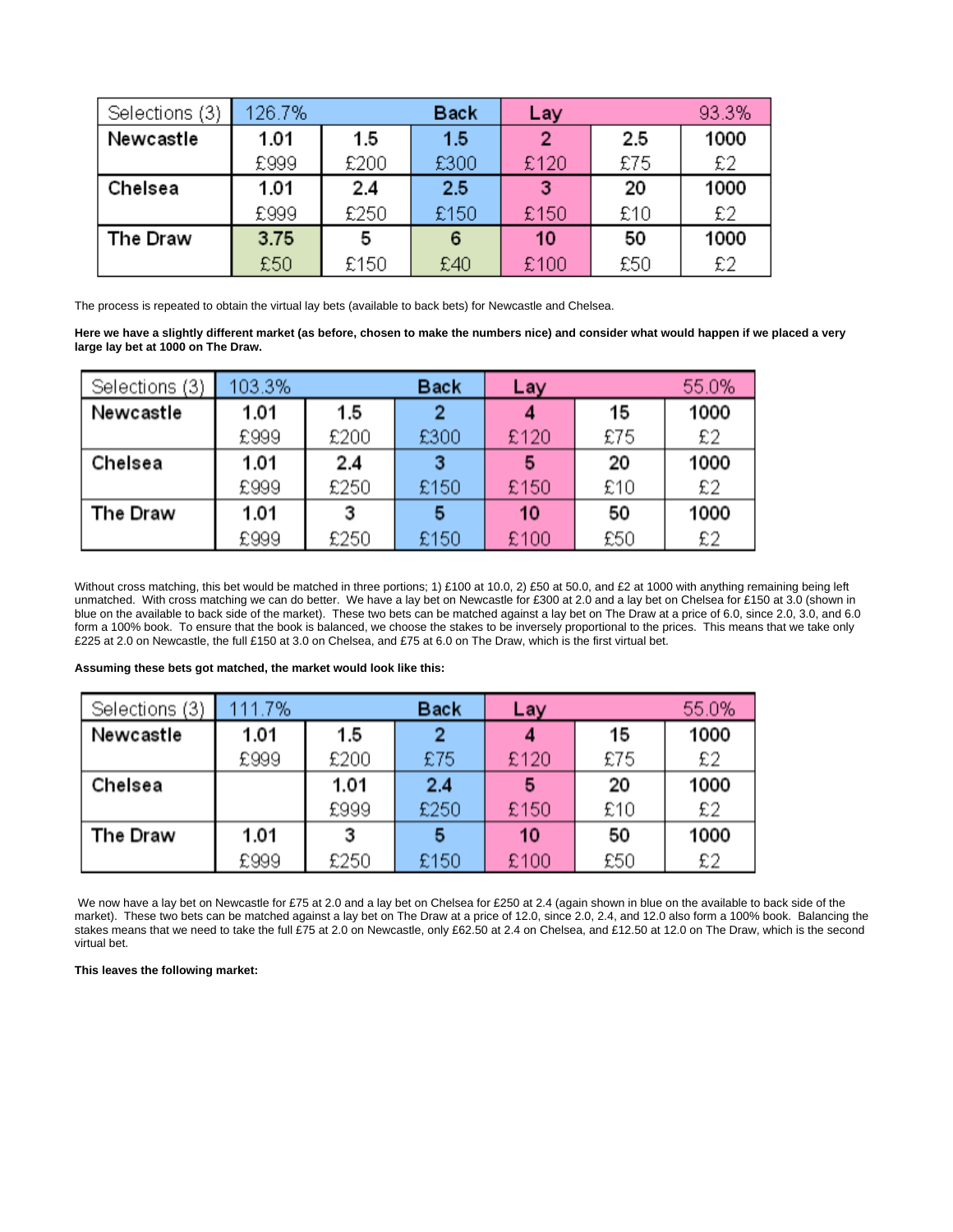| Selections (3) | 128.3% |      | <b>Back</b> | Lay  |     | 55.0% |
|----------------|--------|------|-------------|------|-----|-------|
| Newcastle      |        | 1.01 | 1.5         |      | 15  | 1000  |
|                |        | £999 | £200        | £120 | £75 | £2    |
| Chelsea        |        | 1.01 | 2.4         |      | 20  | 1000  |
|                |        | £999 | £187.50     | £150 | £10 | £2    |
| The Draw       | 1.01   | з    |             | 10   | 50  | 1000  |
|                | £999   | £250 | £150        | £100 | £50 | £2    |

This time we can't continue the process since there is no valid price for a virtual bet on The Draw that would result in a 100% book, and so we can stop calculating the virtual bets. Again, the virtual bets are just the bets that would have been matched had we received a sufficiently large lay bet at 1000; in this example, £75 at 6.0 and £12.50 at 12.0. **We take these virtual bets and merge them with the existing bets on the market to generate the following market view (with the virtual bets shown in orange):**

| Selections (3) | 103.3% |      | Back | Lay  |      | 61.7%  |
|----------------|--------|------|------|------|------|--------|
| Newcastle      | 1.01   | 1.5  |      |      | 15   | 1000   |
|                | £999   | £200 | £300 | £120 | £75  | £2     |
| Chelsea        | 1.01   | 2.4  | з    | 5    | 20   | 1000   |
|                | £999   | £250 | £150 | £150 | £10  | £2     |
| The Draw       | 1.01   |      | 5    | 6    | 10   | 12     |
|                | £999   | £250 | £150 | £75  | £100 | £12.50 |

#### <span id="page-9-0"></span>Account Statement - Resettlement Lifecycle

The below demonstrates the resettlement lifecycle and how this is represented via the [getAccountStatement](https://docs.developer.betfair.com/display/1smk3cen4v3lu3yomq5qye0ni/getAccountStatement) output.

**In the first file, the back bet on Landskrona was settled as winner, and so we see two entries for that bet:**

- The initial debit (RESULT\_NOT\_APPLICABLE)
- The profit from winning the bet (RESULT)

#### **Initial Settlement**

```
{
     "jsonrpc": "2.0",
     "result": {
         "accountStatement": [
\{ "refId": "10841763486",
                 "itemDate": "2018-06-07T09:30:27.000Z",
                 "amount": -0.9,
                 "balance": 1000034.2,
                 "itemClassData": {
                     "unknownStatementItem": "{\"avgPrice\":0.0,\"betSize\":0.0,\"betType\":\"B\",\"
betCategoryType\":\"NONE\",\"commissionRate\":\"5%\",\"eventId\":102828127,\"eventTypeId\":1,\"fullMarketName\":
\"Fixtures 03 June / Landskrona v GAIS/ Match Odds\",\"grossBetAmount\":18.0,\"marketName\":\"Match Odds\",
\"marketType\":\"O\",\"placedDate\":\"2018-06-07T09:27:58.000Z\",\"selectionId\":0,\"selectionName\":null,\"
startDate\":\"0001-01-01T00:00:00.000Z\",\"transactionType\":\"ACCOUNT_DEBIT\",\"transactionId\":0,\"winLose\":
\"RESULT_NOT_APPLICABLE\"}"
                 },
                 "legacyData": {
                     "avgPrice": 0,
                     "betSize": 0,
                     "betType": "B",
                     "betCategoryType": "NONE",
```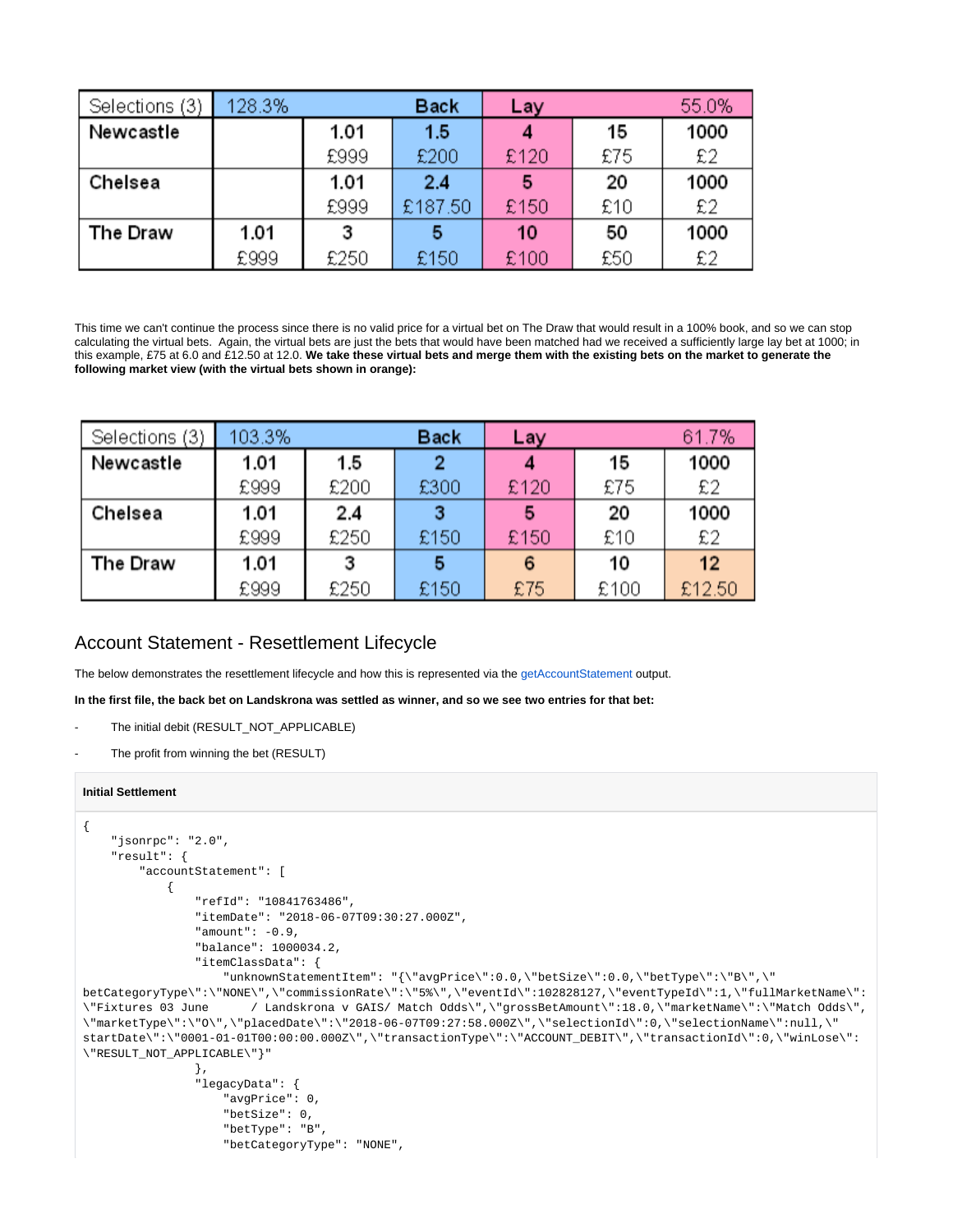```
 "commissionRate": "5%",
                     "eventId": 102828127,
                     "eventTypeId": 1,
                     "fullMarketName": "Fixtures 03 June / Landskrona v GAIS/ Match Odds",
                     "grossBetAmount": 18,
                     "marketName": "Match Odds",
                     "marketType": "O",
                     "placedDate": "2018-06-07T09:27:58.000Z",
                     "selectionId": 0,
                     "startDate": "0001-01-01T00:00:00.000Z",
                     "transactionType": "ACCOUNT_DEBIT",
                     "transactionId": 0,
                     "winLose": "RESULT_NOT_APPLICABLE"
\}, \{ "itemClass": "UNKNOWN"
             },
\{ "refId": "10841763486",
                 "itemDate": "2018-06-07T09:30:27.000Z",
                 "amount": 18,
                 "balance": 1000035.1,
                 "itemClassData": {
                     "unknownStatementItem": "{\"avgPrice\":10.0,\"betSize\":2.0,\"betType\":\"B\",\"
betCategoryType\":\"E\",\"commissionRate\":null,\"eventId\":102828127,\"eventTypeId\":1,\"fullMarketName\":\"
Fixtures 03 June / Landskrona v GAIS/ Match Odds\",\"grossBetAmount\":0.0,\"marketName\":\"Match Odds\",\"
marketType\":\"O\",\"placedDate\":\"2018-06-07T09:27:58.000Z\",\"selectionId\":130432,\"selectionName\":\"
Landskrona\",\"startDate\":\"0001-01-01T00:00:00.000Z\",\"transactionType\":\"ACCOUNT_CREDIT\",\"
transactionId\":0,\"winLose\":\"RESULT_WON\"}"
                 },
                 "legacyData": {
                     "avgPrice": 10,
                     "betSize": 2,
                     "betType": "B",
                     "betCategoryType": "E",
                     "eventId": 102828127,
                     "eventTypeId": 1,
                     "fullMarketName": "Fixtures 03 June / Landskrona v GAIS/ Match Odds",
                     "grossBetAmount": 0,
                     "marketName": "Match Odds",
                     "marketType": "O",
                     "placedDate": "2018-06-07T09:27:58.000Z",
                     "selectionId": 130432,
                     "selectionName": "Landskrona",
                     "startDate": "0001-01-01T00:00:00.000Z",
                     "transactionType": "ACCOUNT_CREDIT",
                     "transactionId": 0,
                     "winLose": "RESULT_WON"
\}, \{ "itemClass": "UNKNOWN"
             },
\{ "refId": "10841762387",
                 "itemDate": "2018-06-07T09:14:03.000Z",
                "amount": -0.9. "balance": 1000051.3,
                 "itemClassData": {
                     "unknownStatementItem": "{\"avgPrice\":0.0,\"betSize\":0.0,\"betType\":\"B\",\"
betCategoryType\":\"NONE\",\"commissionRate\":\"5%\",\"eventId\":102833966,\"eventTypeId\":7,\"fullMarketName\":
\"GB / Uttox 6th Jun/ 13:40 2m Hcap Hrd\",\"grossBetAmount\":18.0,\"marketName\":\"2m Hcap Hrd\",\"
marketType\":\"O\",\"placedDate\":\"2018-06-06T16:37:13.000Z\",\"selectionId\":0,\"selectionName\":null,\"
startDate\":\"2018-06-06T12:40:00.000Z\",\"transactionType\":\"ACCOUNT_DEBIT\",\"transactionId\":0,\"winLose\":
\"RESULT_NOT_APPLICABLE\"}"
                 },
                 "legacyData": {
                     "avgPrice": 0,
                     "betSize": 0,
                     "betType": "B",
                     "betCategoryType": "NONE",
                     "commissionRate": "5%",
                     "eventId": 102833966,
                     "eventTypeId": 7,
```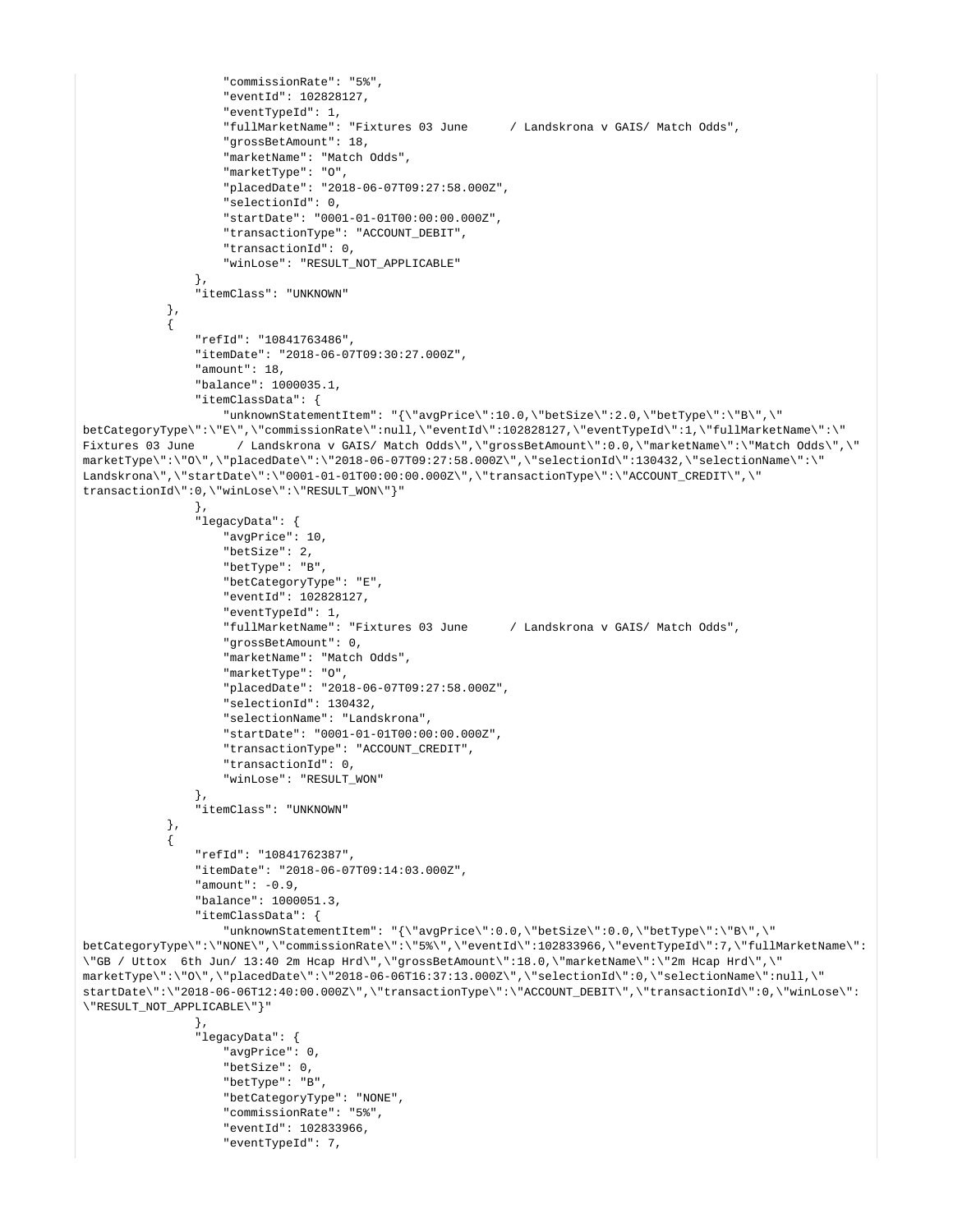```
 "fullMarketName": "GB / Uttox 6th Jun/ 13:40 2m Hcap Hrd",
                     "grossBetAmount": 18,
                     "marketName": "2m Hcap Hrd",
                     "marketType": "O",
                     "placedDate": "2018-06-06T16:37:13.000Z",
                     "selectionId": 0,
                     "startDate": "2018-06-06T12:40:00.000Z",
                     "transactionType": "ACCOUNT_DEBIT",
                     "transactionId": 0,
                     "winLose": "RESULT_NOT_APPLICABLE"
                 },
                 "itemClass": "UNKNOWN"
             },
\{ "refId": "10841762387",
                 "itemDate": "2018-06-07T09:14:03.000Z",
                 "amount": 18,
                 "balance": 1000052.2,
                 "itemClassData": {
                     "unknownStatementItem": "{\"avgPrice\":10.0,\"betSize\":2.0,\"betType\":\"B\",\"
betCategoryType\":\"E\",\"commissionRate\":null,\"eventId\":102833966,\"eventTypeId\":7,\"fullMarketName\":\"GB 
/ Uttox 6th Jun/ 13:40 2m Hcap Hrd\",\"grossBetAmount\":0.0,\"marketName\":\"2m Hcap Hrd\",\"marketType\":\"
O\",\"placedDate\":\"2018-06-06T16:37:13.000Z\",\"selectionId\":4700101,\"selectionName\":\"Catchin Time\",\"
startDate\":\"2018-06-06T12:40:00.000Z\",\"transactionType\":\"ACCOUNT_CREDIT\",\"transactionId\":0,\"winLose\":
\"RESULT_WON\"}"
\}, \{ "legacyData": {
                     "avgPrice": 10,
                     "betSize": 2,
                     "betType": "B",
                     "betCategoryType": "E",
                     "eventId": 102833966,
                     "eventTypeId": 7,
                     "fullMarketName": "GB / Uttox 6th Jun/ 13:40 2m Hcap Hrd",
                     "grossBetAmount": 0,
                     "marketName": "2m Hcap Hrd",
                     "marketType": "O",
                     "placedDate": "2018-06-06T16:37:13.000Z",
                     "selectionId": 4700101,
                     "selectionName": "Catchin Time",
                     "startDate": "2018-06-06T12:40:00.000Z",
                     "transactionType": "ACCOUNT_CREDIT",
                     "transactionId": 0,
                     "winLose": "RESULT_WON"
\}, \{ "itemClass": "UNKNOWN"
             }
         ],
         "moreAvailable": false
     }
}
```
#### **In the second example, the market was unsettled, and we see four entries:**

- The two entries described above are still present but tagged with RESULT\_ERR
- An entry to revert the commission payed (tagged with COMMISSION\_REVERSAL and RESULT\_FIX)
- An entry to undo the payout from the winning bet (tagged with RESULT\_FIX)

#### **Market Unsettled**

```
{
     "jsonrpc": "2.0",
     "result": {
        "accountStatement": [
             {
                  "refId": "10841763486",
                  "itemDate": "2018-06-07T13:20:10.000Z",
                  "amount": 0.9,
```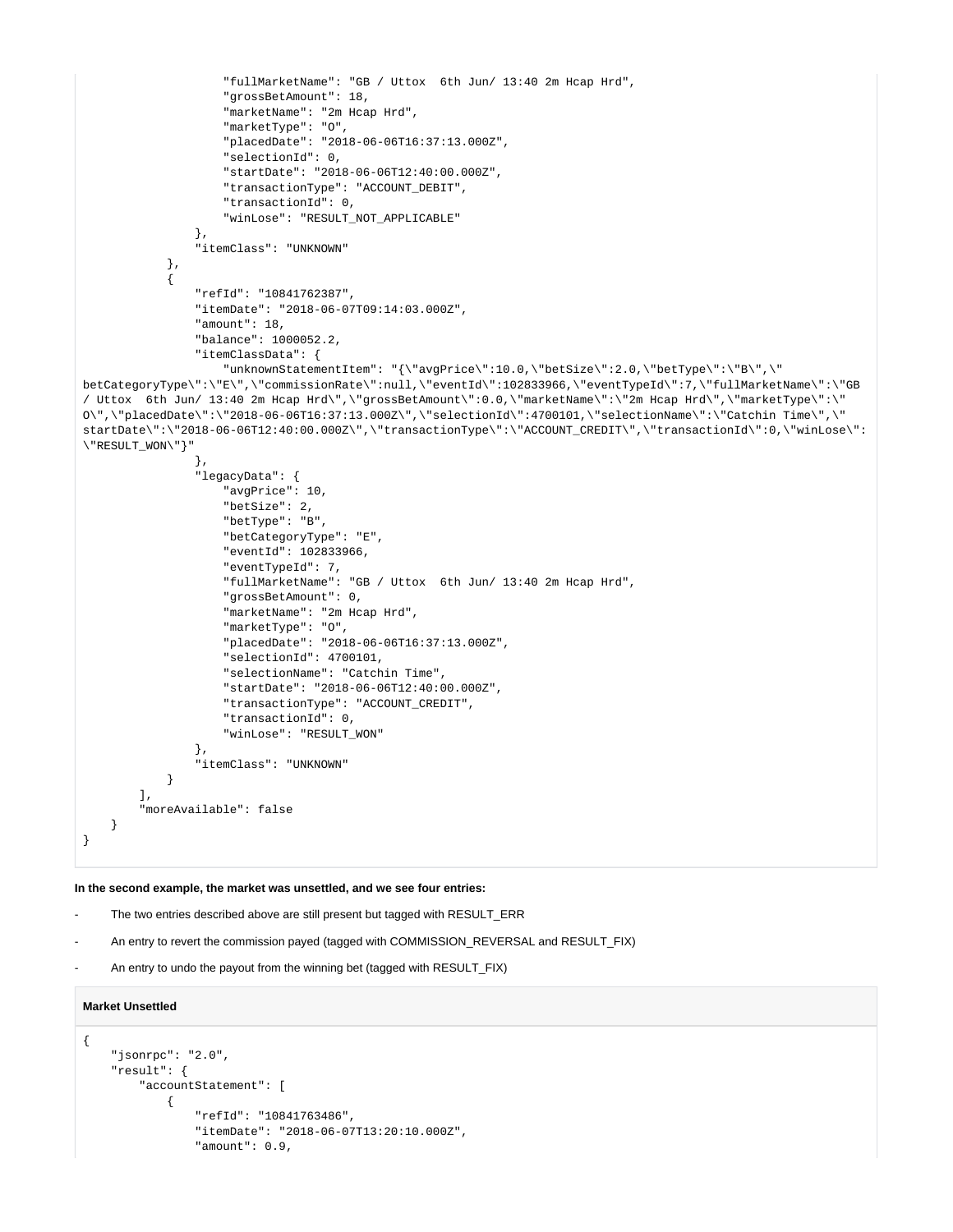```
 "balance": 1000034.2,
                 "itemClassData": {
                     "unknownStatementItem": "{\"avgPrice\":0.0,\"betSize\":0.0,\"betType\":\"B\",\"
betCategoryType\":\"E\",\"commissionRate\":null,\"eventId\":102828127,\"eventTypeId\":1,\"fullMarketName\":\"
Fixtures 03 June / Landskrona v GAIS/ Match Odds\",\"grossBetAmount\":0.0,\"marketName\":\"Match Odds\",\"
marketType\":\"O\",\"placedDate\":\"2018-06-07T13:20:10.000Z\",\"selectionId\":0,\"selectionName\":null,\"
startDate\":\"0001-01-01T00:00:00.000Z\",\"transactionType\":\"COMMISSION_REVERSAL\",\"transactionId\":0,\"
winLose\":\"RESULT_FIX\"}"
                },
                 "legacyData": {
                     "avgPrice": 0,
                     "betSize": 0,
                     "betType": "B",
                     "betCategoryType": "E",
                     "eventId": 102828127,
                     "eventTypeId": 1,
                     "fullMarketName": "Fixtures 03 June / Landskrona v GAIS/ Match Odds",
                     "grossBetAmount": 0,
                     "marketName": "Match Odds",
                     "marketType": "O",
                     "placedDate": "2018-06-07T13:20:10.000Z",
                     "selectionId": 0,
                     "startDate": "0001-01-01T00:00:00.000Z",
                     "transactionType": "COMMISSION_REVERSAL",
                     "transactionId": 0,
                     "winLose": "RESULT_FIX"
\}, \{ "itemClass": "UNKNOWN"
            },
\{ "refId": "10841763486",
                 "itemDate": "2018-06-07T13:20:10.000Z",
                "amount": -18. "balance": 1000033.3,
                 "itemClassData": {
                     "unknownStatementItem": "{\"avgPrice\":0.0,\"betSize\":0.0,\"betType\":\"B\",\"
betCategoryType\":\"E\",\"commissionRate\":null,\"eventId\":102828127,\"eventTypeId\":1,\"fullMarketName\":\"
Fixtures 03 June / Landskrona v GAIS/ Match Odds\",\"grossBetAmount\":0.0,\"marketName\":\"Match Odds\",\"
marketType\":\"O\",\"placedDate\":\"2018-06-07T13:20:10.000Z\",\"selectionId\":0,\"selectionName\":null,\"
startDate\":\"0001-01-01T00:00:00.000Z\",\"transactionType\":\"ACCOUNT_DEBIT\",\"transactionId\":0,\"winLose\":
\"RESULT_FIX\"}"
\}, \{ "legacyData": {
                     "avgPrice": 0,
                     "betSize": 0,
                     "betType": "B",
                     "betCategoryType": "E",
                     "eventId": 102828127,
                     "eventTypeId": 1,
                     "fullMarketName": "Fixtures 03 June / Landskrona v GAIS/ Match Odds",
                     "grossBetAmount": 0,
                     "marketName": "Match Odds",
                     "marketType": "O",
                     "placedDate": "2018-06-07T13:20:10.000Z",
                     "selectionId": 0,
                     "startDate": "0001-01-01T00:00:00.000Z",
                     "transactionType": "ACCOUNT_DEBIT",
                     "transactionId": 0,
                     "winLose": "RESULT_FIX"
                 },
                 "itemClass": "UNKNOWN"
             },
\{ "refId": "10841763486",
                 "itemDate": "2018-06-07T09:30:27.000Z",
                 "amount": -0.9,
                 "balance": 1000034.2,
                 "itemClassData": {
                     "unknownStatementItem": "{\"avgPrice\":0.0,\"betSize\":0.0,\"betType\":\"B\",\"
betCategoryType\":\"NONE\",\"commissionRate\":\"5%\",\"eventId\":102828127,\"eventTypeId\":1,\"fullMarketName\":
\"Fixtures 03 June / Landskrona v GAIS/ Match Odds\",\"grossBetAmount\":18.0,\"marketName\":\"Match Odds\",
```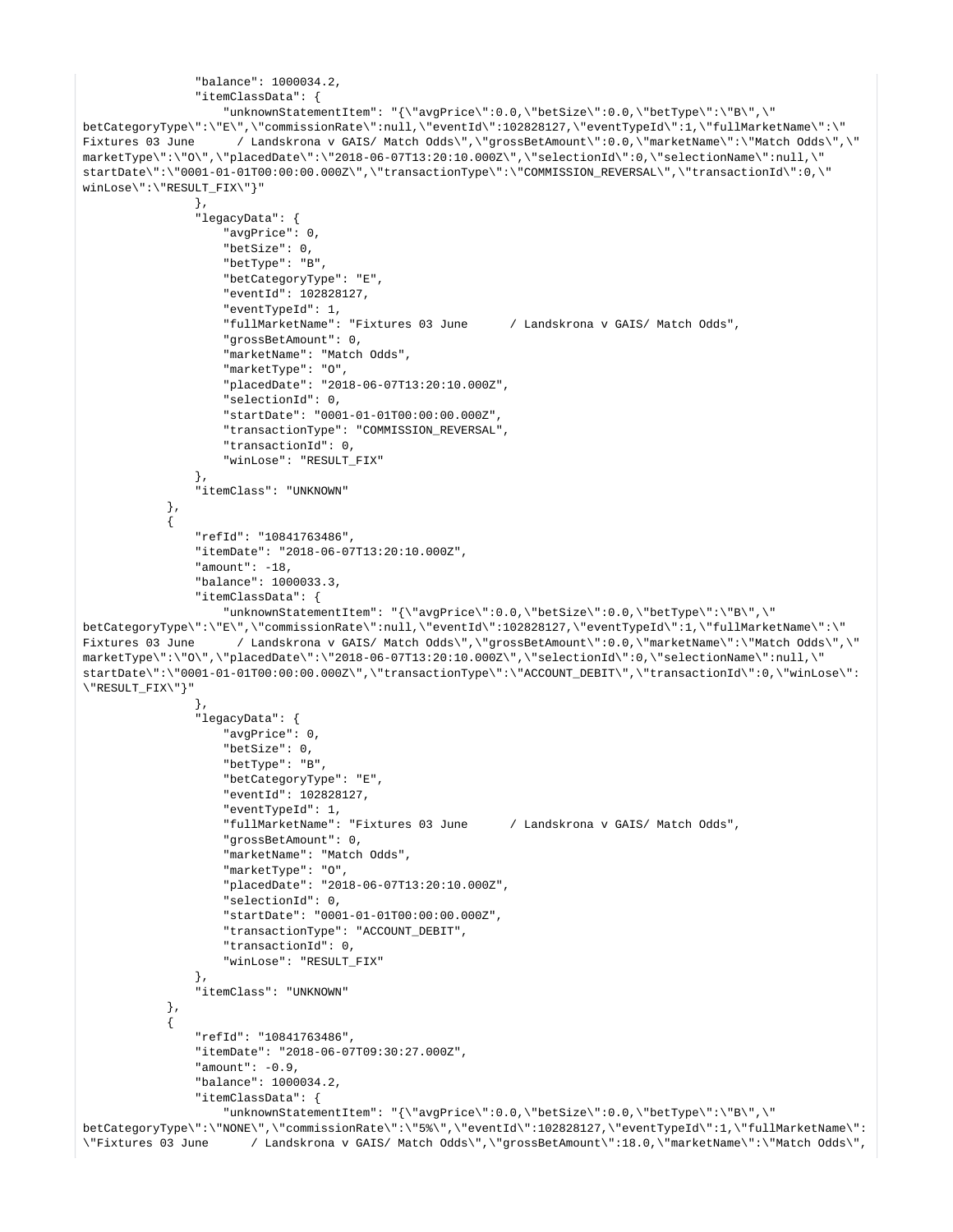```
\"marketType\":\"O\",\"placedDate\":\"2018-06-07T09:27:58.000Z\",\"selectionId\":0,\"selectionName\":null,\"
startDate\":\"0001-01-01T00:00:00.000Z\",\"transactionType\":\"ACCOUNT_DEBIT\",\"transactionId\":0,\"winLose\":
\"RESULT_ERR\"}"
                },
                 "legacyData": {
                     "avgPrice": 0,
                     "betSize": 0,
                     "betType": "B",
                     "betCategoryType": "NONE",
                     "commissionRate": "5%",
                     "eventId": 102828127,
                     "eventTypeId": 1,
                     "fullMarketName": "Fixtures 03 June / Landskrona v GAIS/ Match Odds",
                     "grossBetAmount": 18,
                     "marketName": "Match Odds",
                     "marketType": "O",
                     "placedDate": "2018-06-07T09:27:58.000Z",
                     "selectionId": 0,
                     "startDate": "0001-01-01T00:00:00.000Z",
                     "transactionType": "ACCOUNT_DEBIT",
                     "transactionId": 0,
                     "winLose": "RESULT_ERR"
\}, \{ "itemClass": "UNKNOWN"
            },
\{ "refId": "10841763486",
                 "itemDate": "2018-06-07T09:30:27.000Z",
                 "amount": 18,
                 "balance": 1000035.1,
                 "itemClassData": {
                     "unknownStatementItem": "{\"avgPrice\":10.0,\"betSize\":2.0,\"betType\":\"B\",\"
betCategoryType\":\"E\",\"commissionRate\":null,\"eventId\":102828127,\"eventTypeId\":1,\"fullMarketName\":\"
Fixtures 03 June / Landskrona v GAIS/ Match Odds\",\"grossBetAmount\":0.0,\"marketName\":\"Match Odds\",\"
marketType\":\"O\",\"placedDate\":\"2018-06-07T09:27:58.000Z\",\"selectionId\":130432,\"selectionName\":\"
Landskrona\",\"startDate\":\"0001-01-01T00:00:00.000Z\",\"transactionType\":\"ACCOUNT_CREDIT\",\"
transactionId\":0,\"winLose\":\"RESULT_ERR\"}"
                },
                 "legacyData": {
                     "avgPrice": 10,
                     "betSize": 2,
                     "betType": "B",
                     "betCategoryType": "E",
                     "eventId": 102828127,
                     "eventTypeId": 1,
                     "fullMarketName": "Fixtures 03 June / Landskrona v GAIS/ Match Odds",
                     "grossBetAmount": 0,
                     "marketName": "Match Odds",
                     "marketType": "O",
                     "placedDate": "2018-06-07T09:27:58.000Z",
                     "selectionId": 130432,
                     "selectionName": "Landskrona",
                     "startDate": "0001-01-01T00:00:00.000Z",
                     "transactionType": "ACCOUNT_CREDIT",
                     "transactionId": 0,
                     "winLose": "RESULT_ERR"
                 },
                 "itemClass": "UNKNOWN"
             },
\{ "refId": "10841762387",
                 "itemDate": "2018-06-07T09:14:03.000Z",
                 "amount": -0.9,
                 "balance": 1000051.3,
                 "itemClassData": {
                     "unknownStatementItem": "{\"avgPrice\":0.0,\"betSize\":0.0,\"betType\":\"B\",\"
betCategoryType\":\"NONE\",\"commissionRate\":\"5%\",\"eventId\":102833966,\"eventTypeId\":7,\"fullMarketName\":
\"GB / Uttox 6th Jun/ 13:40 2m Hcap Hrd\",\"grossBetAmount\":18.0,\"marketName\":\"2m Hcap Hrd\",\"
marketType\":\"O\",\"placedDate\":\"2018-06-06T16:37:13.000Z\",\"selectionId\":0,\"selectionName\":null,\"
startDate\":\"2018-06-06T12:40:00.000Z\",\"transactionType\":\"ACCOUNT_DEBIT\",\"transactionId\":0,\"winLose\":
\"RESULT_NOT_APPLICABLE\"}"
```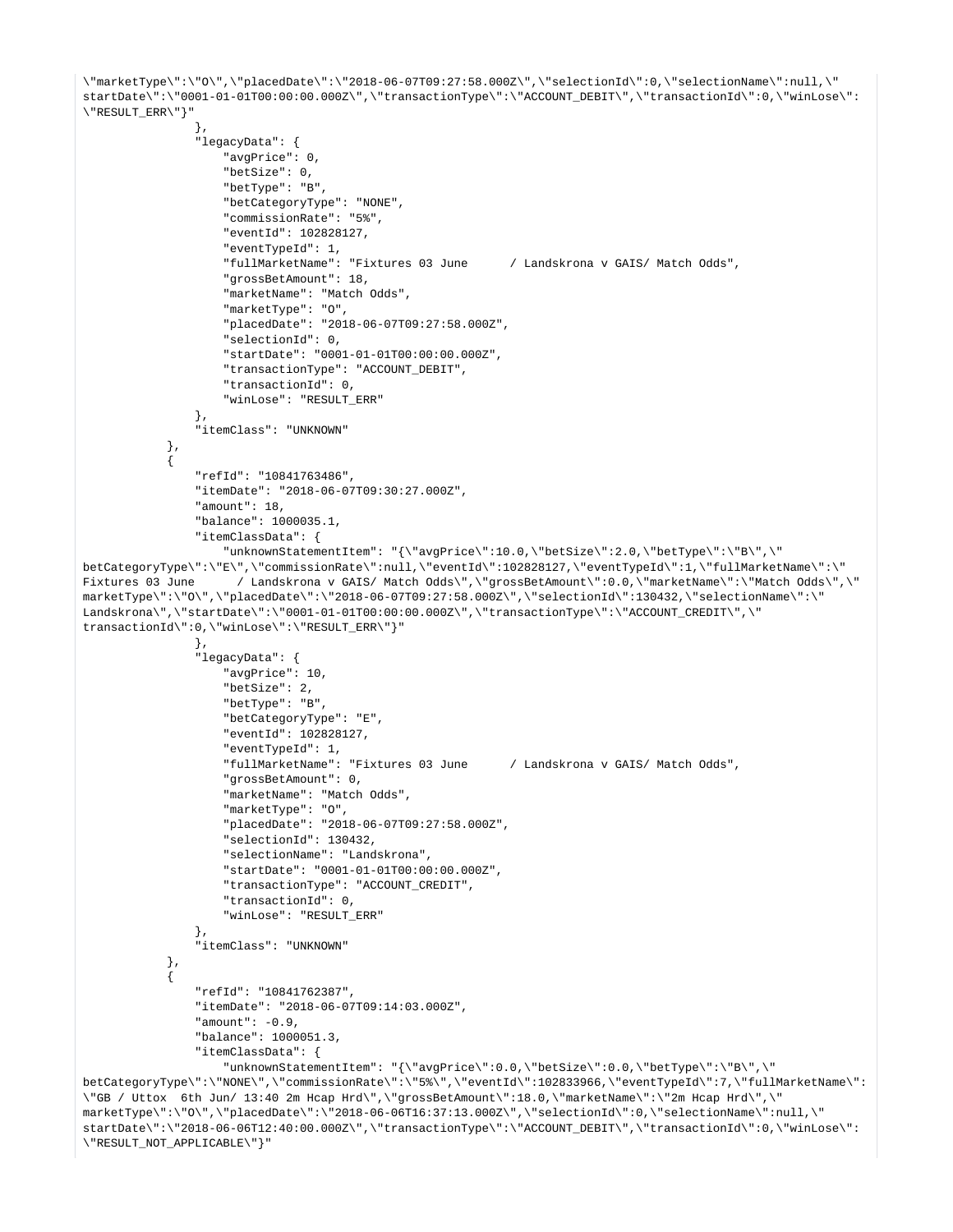```
 },
                  "legacyData": {
                     "avgPrice": 0,
                     "betSize": 0,
                     "betType": "B",
                     "betCategoryType": "NONE",
                      "commissionRate": "5%",
                      "eventId": 102833966,
                      "eventTypeId": 7,
                     "fullMarketName": "GB / Uttox 6th Jun/ 13:40 2m Hcap Hrd",
                     "grossBetAmount": 18,
                     "marketName": "2m Hcap Hrd",
                      "marketType": "O",
                     "placedDate": "2018-06-06T16:37:13.000Z",
                      "selectionId": 0,
                     "startDate": "2018-06-06T12:40:00.000Z",
                     "transactionType": "ACCOUNT_DEBIT",
                     "transactionId": 0,
                     "winLose": "RESULT_NOT_APPLICABLE"
                 },
                 "itemClass": "UNKNOWN"
             },
\{ "refId": "10841762387",
                 "itemDate": "2018-06-07T09:14:03.000Z",
                  "amount": 18,
                  "balance": 1000052.2,
                 "itemClassData": {
                     "unknownStatementItem": "{\"avgPrice\":10.0,\"betSize\":2.0,\"betType\":\"B\",\"
betCategoryType\":\"E\",\"commissionRate\":null,\"eventId\":102833966,\"eventTypeId\":7,\"fullMarketName\":\"GB 
/ Uttox 6th Jun/ 13:40 2m Hcap Hrd\",\"grossBetAmount\":0.0,\"marketName\":\"2m Hcap Hrd\",\"marketType\":\"
O\",\"placedDate\":\"2018-06-06T16:37:13.000Z\",\"selectionId\":4700101,\"selectionName\":\"Catchin Time\",\"
startDate\":\"2018-06-06T12:40:00.000Z\",\"transactionType\":\"ACCOUNT_CREDIT\",\"transactionId\":0,\"winLose\":
\"RESULT_WON\"}"
                 },
                 "legacyData": {
                     "avgPrice": 10,
                     "betSize": 2,
                      "betType": "B",
                     "betCategoryType": "E",
                     "eventId": 102833966,
                     "eventTypeId": 7,
                     "fullMarketName": "GB / Uttox 6th Jun/ 13:40 2m Hcap Hrd",
                     "grossBetAmount": 0,
                     "marketName": "2m Hcap Hrd",
                      "marketType": "O",
                      "placedDate": "2018-06-06T16:37:13.000Z",
                      "selectionId": 4700101,
                     "selectionName": "Catchin Time",
                     "startDate": "2018-06-06T12:40:00.000Z",
                     "transactionType": "ACCOUNT_CREDIT",
                      "transactionId": 0,
                      "winLose": "RESULT_WON"
                 },
                  "itemClass": "UNKNOWN"
 }
         ],
         "moreAvailable": false
     }
}
```
#### **In the third example, we resettle the market with the back bet on Landskrona as a loser, and we see 5 entries:**

- The four entries described above
- An entry describing the losing bet (RESULT\_LOST)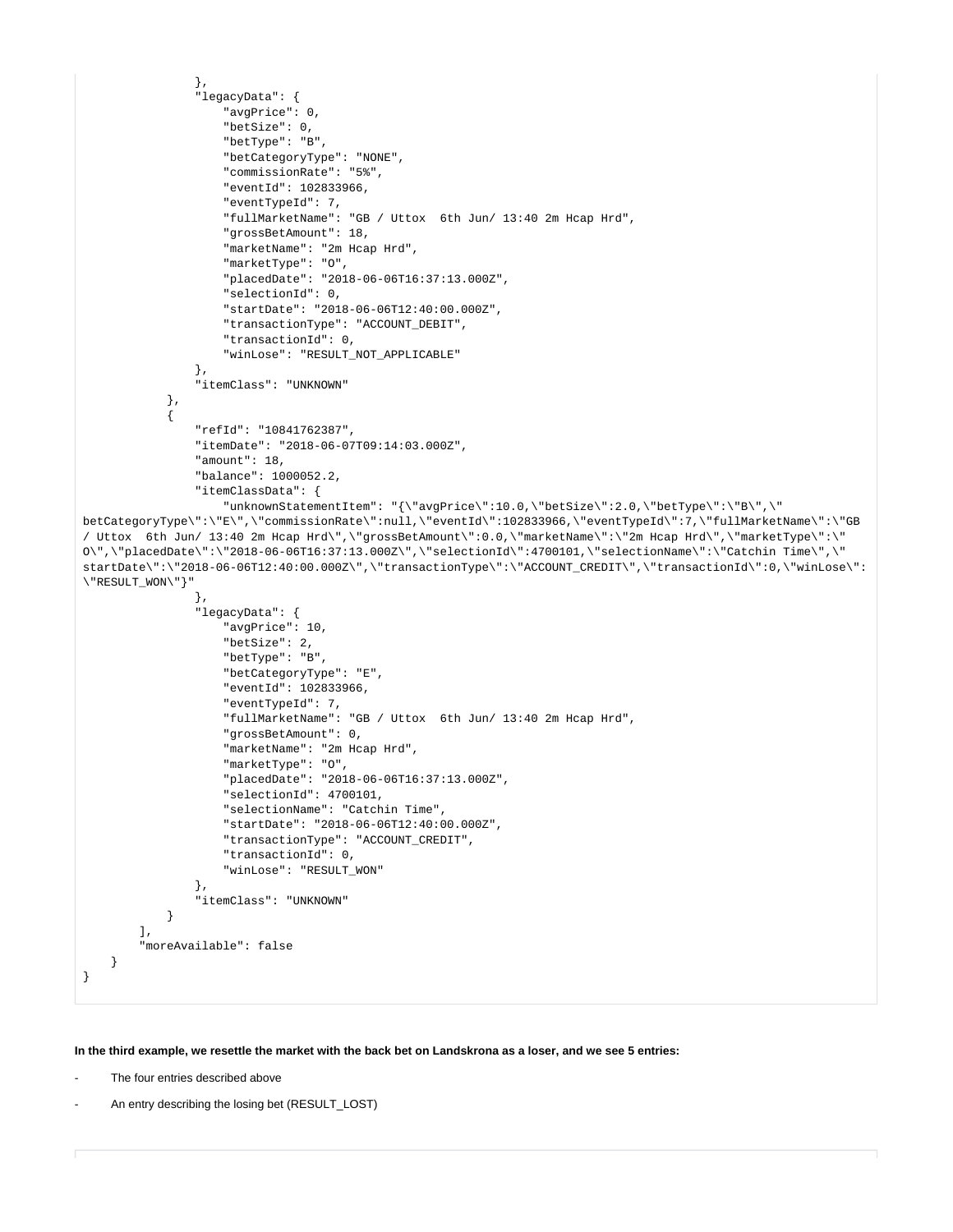```
Market Resettled
```

```
{
     "jsonrpc": "2.0",
     "result": {
         "accountStatement": [
\{ "refId": "10841763486",
                 "itemDate": "2018-06-07T13:29:52.000Z",
                 "amount": -2,
                 "balance": 1000032.2,
                 "itemClassData": {
                     "unknownStatementItem": "{\"avgPrice\":10.0,\"betSize\":2.0,\"betType\":\"B\",\"
betCategoryType\":\"E\",\"commissionRate\":null,\"eventId\":102828127,\"eventTypeId\":1,\"fullMarketName\":\"
Fixtures 03 June / Landskrona v GAIS/ Match Odds\",\"grossBetAmount\":0.0,\"marketName\":\"Match Odds\",\"
marketType\":\"O\",\"placedDate\":\"2018-06-07T09:27:58.000Z\",\"selectionId\":130432,\"selectionName\":\"
Landskrona\",\"startDate\":\"0001-01-01T00:00:00.000Z\",\"transactionType\":\"ACCOUNT_DEBIT\",\"transactionId\":
0,\"winLose\":\"RESULT_LOST\"}"
                 },
                 "legacyData": {
                     "avgPrice": 10,
                     "betSize": 2,
                     "betType": "B",
                     "betCategoryType": "E",
                     "eventId": 102828127,
                     "eventTypeId": 1,
                     "fullMarketName": "Fixtures 03 June / Landskrona v GAIS/ Match Odds",
                     "grossBetAmount": 0,
                     "marketName": "Match Odds",
                     "marketType": "O",
                     "placedDate": "2018-06-07T09:27:58.000Z",
                     "selectionId": 130432,
                     "selectionName": "Landskrona",
                     "startDate": "0001-01-01T00:00:00.000Z",
                     "transactionType": "ACCOUNT_DEBIT",
                     "transactionId": 0,
                     "winLose": "RESULT_LOST"
\}, \{ "itemClass": "UNKNOWN"
             },
\{ "refId": "10841763486",
                 "itemDate": "2018-06-07T13:20:10.000Z",
                 "amount": 0.9,
                 "balance": 1000034.2,
                 "itemClassData": {
                    "unknownStatementItem": "{\"avgPrice\":0.0,\"betSize\":0.0,\"betType\":\"B\",\"
betCategoryType\":\"E\",\"commissionRate\":null,\"eventId\":102828127,\"eventTypeId\":1,\"fullMarketName\":\"
Fixtures 03 June / Landskrona v GAIS/ Match Odds\",\"grossBetAmount\":0.0,\"marketName\":\"Match Odds\",\"
marketType\":\"O\",\"placedDate\":\"2018-06-07T13:20:10.000Z\",\"selectionId\":0,\"selectionName\":null,\"
startDate\":\"0001-01-01T00:00:00.000Z\",\"transactionType\":\"COMMISSION_REVERSAL\",\"transactionId\":0,\"
winLose\":\"RESULT_FIX\"}"
\}, \{ "legacyData": {
                     "avgPrice": 0,
                     "betSize": 0,
                     "betType": "B",
                     "betCategoryType": "E",
                     "eventId": 102828127,
                     "eventTypeId": 1,
                     "fullMarketName": "Fixtures 03 June / Landskrona v GAIS/ Match Odds",
                     "grossBetAmount": 0,
                     "marketName": "Match Odds",
                     "marketType": "O",
                     "placedDate": "2018-06-07T13:20:10.000Z",
                     "selectionId": 0,
                     "startDate": "0001-01-01T00:00:00.000Z",
                     "transactionType": "COMMISSION_REVERSAL",
                     "transactionId": 0,
                     "winLose": "RESULT_FIX"
```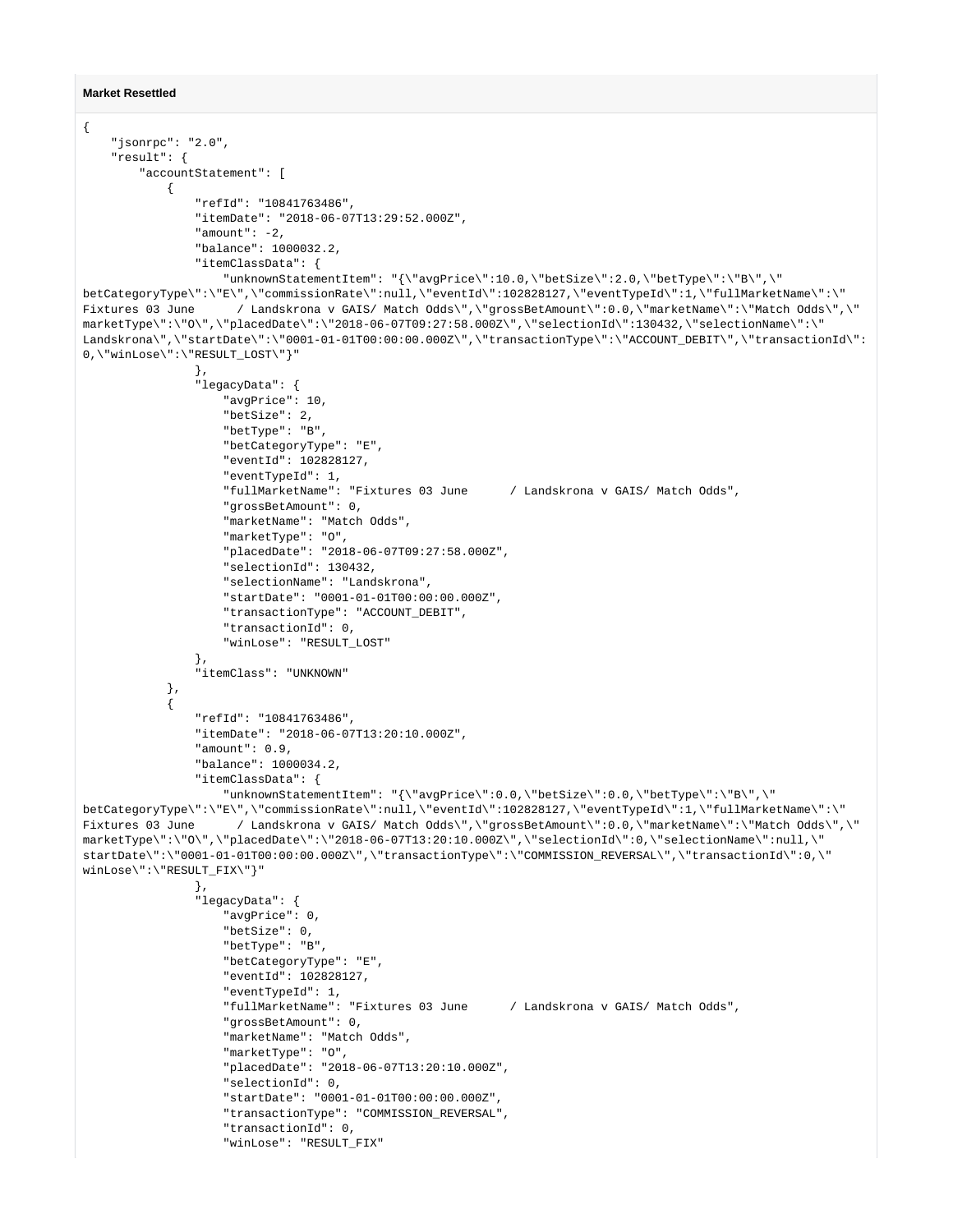```
\}, \{ "itemClass": "UNKNOWN"
            },
\{ "refId": "10841763486",
                 "itemDate": "2018-06-07T13:20:10.000Z",
                "amount": -18,
                 "balance": 1000033.3,
                 "itemClassData": {
                     "unknownStatementItem": "{\"avgPrice\":0.0,\"betSize\":0.0,\"betType\":\"B\",\"
betCategoryType\":\"E\",\"commissionRate\":null,\"eventId\":102828127,\"eventTypeId\":1,\"fullMarketName\":\"
Fixtures 03 June / Landskrona v GAIS/ Match Odds\",\"grossBetAmount\":0.0,\"marketName\":\"Match Odds\",\"
marketType\":\"O\",\"placedDate\":\"2018-06-07T13:20:10.000Z\",\"selectionId\":0,\"selectionName\":null,\"
startDate\":\"0001-01-01T00:00:00.000Z\",\"transactionType\":\"ACCOUNT_DEBIT\",\"transactionId\":0,\"winLose\":
\"RESULT_FIX\"}"
\}, \{ "legacyData": {
                     "avgPrice": 0,
                     "betSize": 0,
                     "betType": "B",
                     "betCategoryType": "E",
                     "eventId": 102828127,
                     "eventTypeId": 1,
                     "fullMarketName": "Fixtures 03 June / Landskrona v GAIS/ Match Odds",
                     "grossBetAmount": 0,
                     "marketName": "Match Odds",
                     "marketType": "O",
                     "placedDate": "2018-06-07T13:20:10.000Z",
                     "selectionId": 0,
                     "startDate": "0001-01-01T00:00:00.000Z",
                     "transactionType": "ACCOUNT_DEBIT",
                     "transactionId": 0,
                     "winLose": "RESULT_FIX"
                 },
                 "itemClass": "UNKNOWN"
            },
\{ "refId": "10841763486",
                 "itemDate": "2018-06-07T09:30:27.000Z",
                "amount": -0.9,
                 "balance": 1000034.2,
                 "itemClassData": {
                     "unknownStatementItem": "{\"avgPrice\":0.0,\"betSize\":0.0,\"betType\":\"B\",\"
betCategoryType\":\"NONE\",\"commissionRate\":\"5%\",\"eventId\":102828127,\"eventTypeId\":1,\"fullMarketName\":
\"Fixtures 03 June / Landskrona v GAIS/ Match Odds\",\"grossBetAmount\":18.0,\"marketName\":\"Match Odds\",
\"marketType\":\"O\",\"placedDate\":\"2018-06-07T09:27:58.000Z\",\"selectionId\":0,\"selectionName\":null,\"
startDate\":\"0001-01-01T00:00:00.000Z\",\"transactionType\":\"ACCOUNT_DEBIT\",\"transactionId\":0,\"winLose\":
\"RESULT_ERR\"}"
                },
                 "legacyData": {
                     "avgPrice": 0,
                     "betSize": 0,
                     "betType": "B",
                     "betCategoryType": "NONE",
                     "commissionRate": "5%",
                     "eventId": 102828127,
                     "eventTypeId": 1,
                     "fullMarketName": "Fixtures 03 June / Landskrona v GAIS/ Match Odds",
                     "grossBetAmount": 18,
                     "marketName": "Match Odds",
                     "marketType": "O",
                     "placedDate": "2018-06-07T09:27:58.000Z",
                     "selectionId": 0,
                     "startDate": "0001-01-01T00:00:00.000Z",
                     "transactionType": "ACCOUNT_DEBIT",
                     "transactionId": 0,
                     "winLose": "RESULT_ERR"
                },
                 "itemClass": "UNKNOWN"
            },
\{
```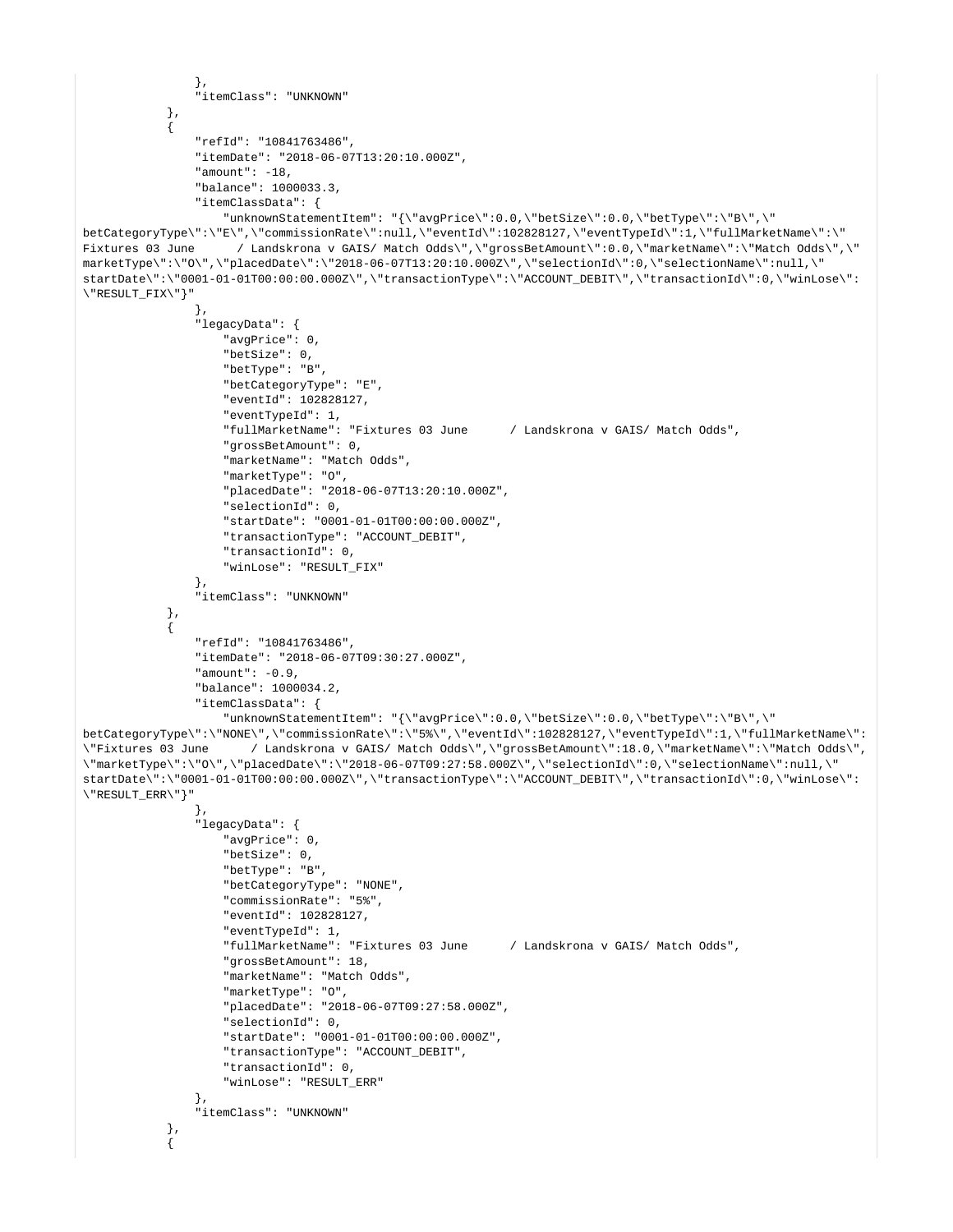```
 "refId": "10841763486",
                 "itemDate": "2018-06-07T09:30:27.000Z",
                 "amount": 18,
                 "balance": 1000035.1,
                 "itemClassData": {
                     "unknownStatementItem": "{\"avgPrice\":10.0,\"betSize\":2.0,\"betType\":\"B\",\"
betCategoryType\":\"E\",\"commissionRate\":null,\"eventId\":102828127,\"eventTypeId\":1,\"fullMarketName\":\"
Fixtures 03 June / Landskrona v GAIS/ Match Odds\",\"grossBetAmount\":0.0,\"marketName\":\"Match Odds\",\"
marketType\":\"O\",\"placedDate\":\"2018-06-07T09:27:58.000Z\",\"selectionId\":130432,\"selectionName\":\"
Landskrona\",\"startDate\":\"0001-01-01T00:00:00.000Z\",\"transactionType\":\"ACCOUNT_CREDIT\",\"
transactionId\":0,\"winLose\":\"RESULT_ERR\"}"
                 },
                 "legacyData": {
                     "avgPrice": 10,
                     "betSize": 2,
                     "betType": "B",
                     "betCategoryType": "E",
                     "eventId": 102828127,
                     "eventTypeId": 1,
                     "fullMarketName": "Fixtures 03 June / Landskrona v GAIS/ Match Odds",
                     "grossBetAmount": 0,
                     "marketName": "Match Odds",
                     "marketType": "O",
                     "placedDate": "2018-06-07T09:27:58.000Z",
                     "selectionId": 130432,
                     "selectionName": "Landskrona",
                     "startDate": "0001-01-01T00:00:00.000Z",
                     "transactionType": "ACCOUNT_CREDIT",
                     "transactionId": 0,
                     "winLose": "RESULT_ERR"
                 },
                 "itemClass": "UNKNOWN"
             },
\{ "refId": "10841762387",
                 "itemDate": "2018-06-07T09:14:03.000Z",
                 "amount": -0.9,
                 "balance": 1000051.3,
                 "itemClassData": {
                     "unknownStatementItem": "{\"avgPrice\":0.0,\"betSize\":0.0,\"betType\":\"B\",\"
betCategoryType\":\"NONE\",\"commissionRate\":\"5%\",\"eventId\":102833966,\"eventTypeId\":7,\"fullMarketName\":
\"GB / Uttox 6th Jun/ 13:40 2m Hcap Hrd\",\"grossBetAmount\":18.0,\"marketName\":\"2m Hcap Hrd\",\"
marketType\":\"O\",\"placedDate\":\"2018-06-06T16:37:13.000Z\",\"selectionId\":0,\"selectionName\":null,\"
startDate\":\"2018-06-06T12:40:00.000Z\",\"transactionType\":\"ACCOUNT_DEBIT\",\"transactionId\":0,\"winLose\":
\"RESULT_NOT_APPLICABLE\"}"
                 },
                 "legacyData": {
                     "avgPrice": 0,
                     "betSize": 0,
                     "betType": "B",
                     "betCategoryType": "NONE",
                     "commissionRate": "5%",
                     "eventId": 102833966,
                     "eventTypeId": 7,
                     "fullMarketName": "GB / Uttox 6th Jun/ 13:40 2m Hcap Hrd",
                     "grossBetAmount": 18,
                     "marketName": "2m Hcap Hrd",
                     "marketType": "O",
                     "placedDate": "2018-06-06T16:37:13.000Z",
                     "selectionId": 0,
                     "startDate": "2018-06-06T12:40:00.000Z",
                     "transactionType": "ACCOUNT_DEBIT",
                     "transactionId": 0,
                     "winLose": "RESULT_NOT_APPLICABLE"
\}, \{ "itemClass": "UNKNOWN"
             },
\{ "refId": "10841762387",
                 "itemDate": "2018-06-07T09:14:03.000Z",
                 "amount": 18,
```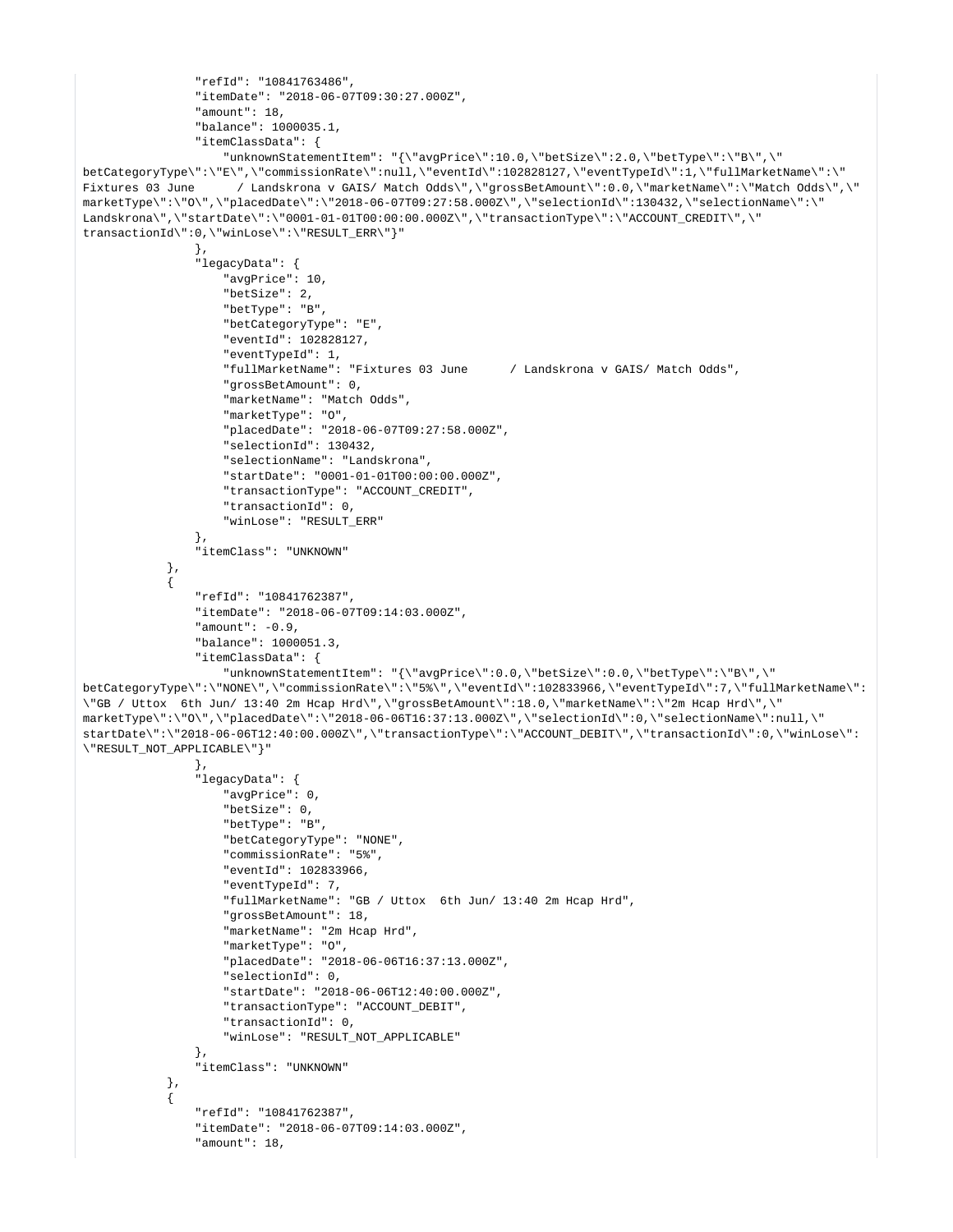```
 "balance": 1000052.2,
                 "itemClassData": {
                     "unknownStatementItem": "{\"avgPrice\":10.0,\"betSize\":2.0,\"betType\":\"B\",\"
betCategoryType\":\"E\",\"commissionRate\":null,\"eventId\":102833966,\"eventTypeId\":7,\"fullMarketName\":\"GB 
/ Uttox 6th Jun/ 13:40 2m Hcap Hrd\",\"grossBetAmount\":0.0,\"marketName\":\"2m Hcap Hrd\",\"marketType\":\"
O\",\"placedDate\":\"2018-06-06T16:37:13.000Z\",\"selectionId\":4700101,\"selectionName\":\"Catchin Time\",\"
startDate\":\"2018-06-06T12:40:00.000Z\",\"transactionType\":\"ACCOUNT_CREDIT\",\"transactionId\":0,\"winLose\":
\"RESULT_WON\"}"
                 },
                 "legacyData": {
                     "avgPrice": 10,
                     "betSize": 2,
                     "betType": "B",
                     "betCategoryType": "E",
                     "eventId": 102833966,
                     "eventTypeId": 7,
                     "fullMarketName": "GB / Uttox 6th Jun/ 13:40 2m Hcap Hrd",
                     "grossBetAmount": 0,
                     "marketName": "2m Hcap Hrd",
                     "marketType": "O",
                     "placedDate": "2018-06-06T16:37:13.000Z",
                     "selectionId": 4700101,
                     "selectionName": "Catchin Time",
                     "startDate": "2018-06-06T12:40:00.000Z",
                     "transactionType": "ACCOUNT_CREDIT",
                     "transactionId": 0,
                     "winLose": "RESULT_WON"
                 },
                 "itemClass": "UNKNOWN"
 }
         ],
         "moreAvailable": false
     }
}
```
### <span id="page-18-0"></span>Regulator Codes

The below regulator codes are used in the reglulators field provided in the listMarketCatalogue Market Description and the Exchange Stream API marketDefinition.

| Abbreviation | <b>Full Description</b>                        |
|--------------|------------------------------------------------|
| MR ESP       | SPANISH GAMBLING AUTHORITY                     |
| MR INT       | <b>GIBRALTER REGULATOR</b>                     |
| MR ITA       | AMMINISTRAZIONE AUTONOMA DEI MONOPOLI DI STATO |
| MR NJ        | NJRC - NEW JERSEY RACING COMMISSION            |
| MR TGC       | THE TASMANIAN GAMING COMMISSION                |

# <span id="page-18-1"></span>EventTypeIds List

The below file contains a complete list of EventTypeIds